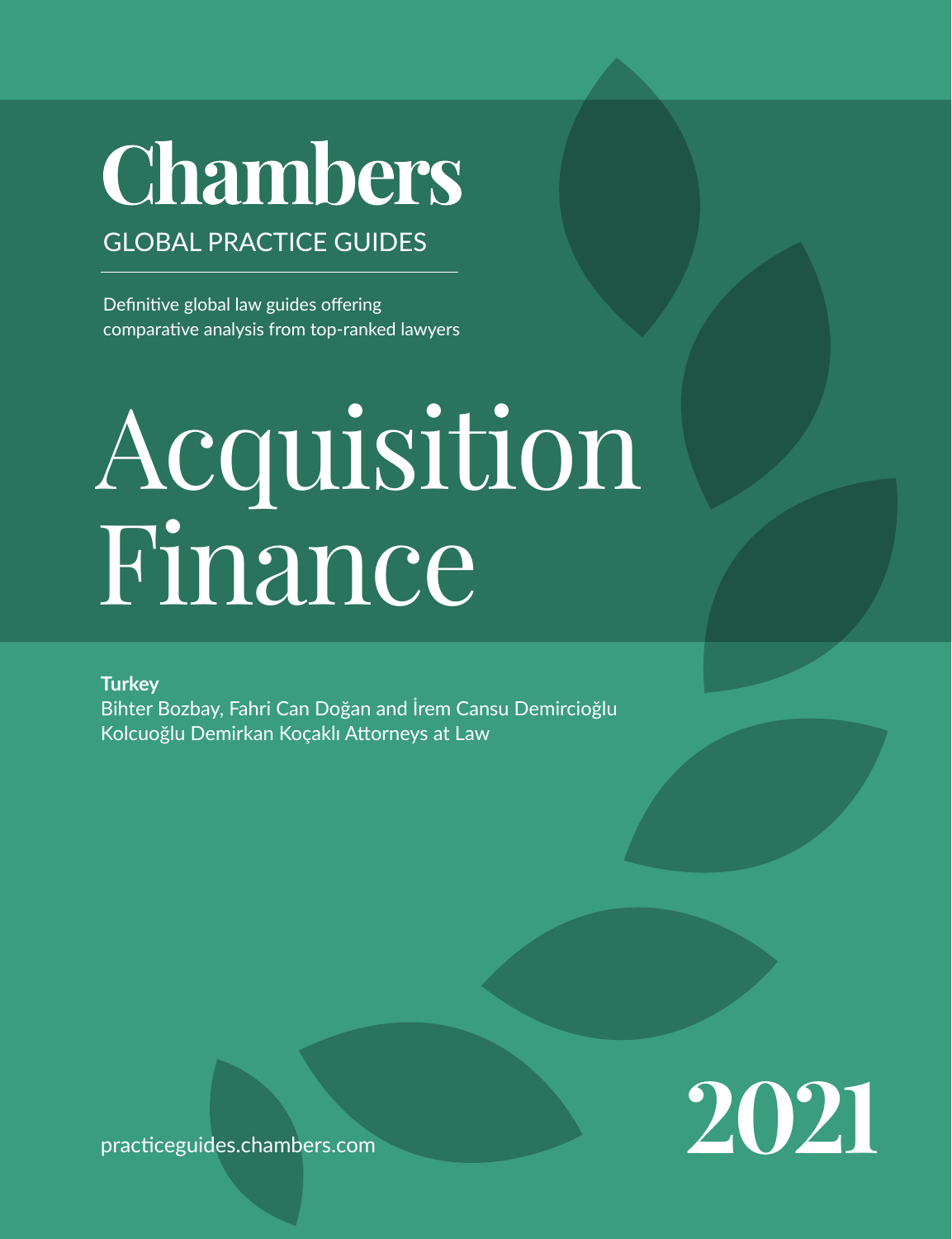## Law and Practice

#### *Contributed by:*

*Bihter Bozbay, Fahri Can Doğan and İrem Cansu Demircioğlu Kolcuoğlu Demirkan Koçaklı Attorneys at Law [see p.19](#page-18-0)*

### **CONTENTS**

| 1. Market        |                                          | p.3  |
|------------------|------------------------------------------|------|
| 1.1              | Major Lender-Side Players                | p.3  |
| 1.2              | Corporates and LBOs                      | p.3  |
| 1.3 <sup>2</sup> | <b>COVID-19 Considerations</b>           | p.4  |
|                  | 2. Documentation                         | p.4  |
| 2.1              | Governing Law                            | p.4  |
| 2.2              | Use of LMAs or Other Standard Loans      | p.5  |
| 2.3              | Language                                 | p.5  |
| 2.4              | Opinions                                 | p.6  |
|                  | 3. Structures                            | p.6  |
| 3.1              | Senior Loans                             | p.6  |
| 3.2              | Mezzanine/PIK Loans                      | p.7  |
| 3.3              | <b>Bridge Loans</b>                      | p.7  |
| 3.4              | Bonds/High-Yield Bonds                   | p.7  |
| 3.5              | Private Placements/Loan Notes            | p.7  |
| 3.6              | Asset-Based Financing                    | p.7  |
|                  | 4. Intercreditor Agreements              | p.7  |
| 4.1              | <b>Typical Elements</b>                  | p.7  |
| 4.2              | <b>Bank/Bond Deals</b>                   | p.8  |
| 4.3              | Role of Hedge Counterparties             | p.8  |
|                  | 5. Security                              | p.8  |
| 5.1              | Types of Security Commonly Used          | p.8  |
| 5.2              | Form Requirements                        | p.8  |
| 5.3              | <b>Registration Process</b>              | p.8  |
| 5.4              | Restrictions on Upstream Security        | p.10 |
| 5.5              | <b>Financial Assistance</b>              | p.11 |
| 5.6              | <b>Other Restrictions</b>                | p.12 |
| 5.7              | <b>General Principles of Enforcement</b> | p.12 |
|                  |                                          |      |



**TURKEY** 

|  |     | 6. Guarantees                         | p.13 |
|--|-----|---------------------------------------|------|
|  | 6.1 | <b>Types of Guarantees</b>            | p.13 |
|  |     | 6.2 Restrictions                      | p.14 |
|  |     | 6.3 Requirement for Guarantee Fees    | p.14 |
|  |     | 7. Lender Liability                   | p.14 |
|  | 7.1 | Equitable Subordination Rules         | p.14 |
|  |     | 7.2 Claw-Back Risk                    | p.15 |
|  |     | 8. Tax Issues                         | p.16 |
|  |     | 8.1 Stamp Taxes                       | p.16 |
|  |     | 8.2 Withholding Tax/Qualifying Lender |      |
|  |     | Concepts                              | p.16 |
|  |     | 8.3 Thin-Capitalisation Rules         | p.17 |
|  |     | 9. Takeover Finance                   | p.17 |
|  | 9.1 | <b>Regulated Targets</b>              | p.17 |
|  |     | 9.2 Listed Targets                    | p.17 |
|  |     | 10. Jurisdiction-Specific Features    | p.18 |
|  |     | 10.1 Other Acquisition Finance Issues | p.18 |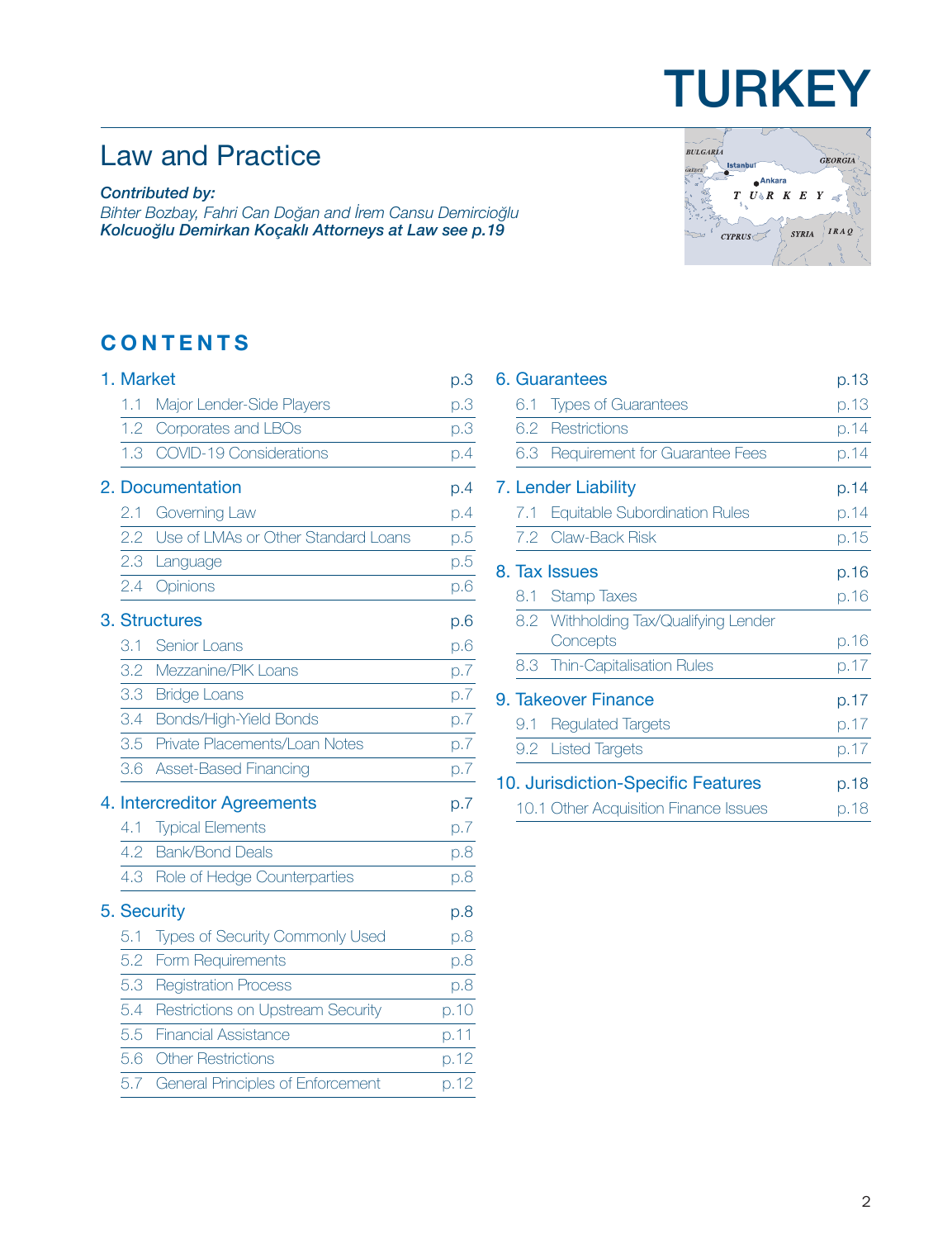<span id="page-2-0"></span>*Contributed by: Bihter Bozbay, Fahri Can Doğan and İrem Cansu Demircioğlu, Kolcuoğlu Demirkan Koçaklı Attorneys at Law* 

#### **1. MARKET**

#### **1.1 Major Lender-Side Players**

The Turkish economy is undergoing continuing progress following the economic reforms that took place back in 2001 after the economic depression in Turkey. The structural reforms and remarkable steps taken to reinforce the regulatory and supervisory institutions under Basel criteria had a swift and positive effect on the banking system in Turkey, particularly on the financial stability and capital adequacy of local banks. Lending activities have gained great momentum, and loans provided to the private sector have significantly increased.

In the first instance, M&A deals were mainly funded with syndicated structures consisting of both local and foreign banks, including international financial institutions. Local banks (both private and public banks) then started to take the lead in domestic financing, thanks to their strong capital adequacy and sufficient liquidity.

However, the rapid growth in both cross-border and domestic financing deals lost its momentum over the last three years but has continued at a certain level. Following the Turkish Ministry of Treasury and Finance's introduction of limitations on foreign currency loans obtained from abroad in early 2018, there has been a significant decrease in cross-border financing; both local and international banks seem to be reluctant to provide financing until the application of the new legislation is tested and the currency crisis is settled. Considering tax-related challenges and the expensive pricing offered by local banks, corporates often turn to international banks in acquisition finance deals, so the limitations to foreign currency loans will continue to create an adverse environment in terms of leveraged financing.

#### **1.2 Corporates and LBOs**

In past years, the Turkish government focused on establishing an investment-friendly environment and restoring the stability of financial markets. A series of laws – particularly the Turkish Commercial Code and the Turkish Code of Obligations – were enacted in 2012 to harmonise the real sector with international standards and to create a transparent and sustainable commercial environment for both local and international investors. These reforms paved the way for the establishment of permanent balance in the market, and led to an increase in M&A transactions. However, Turkey has recently struggled with political issues in neighbouring countries and economic uncertainties, such as high inflation rates and volatility in currency interest rate balance. The Central Bank's policy on interest rates and arguments regarding its foreign currency reserves have caused major currency fluctuation and a significant increase in the country's credit default swap premium.

In 2020 the M&A market encountered a temporary setback due to the unexpected outbreak of the global COVID-19 pandemic. The number of transactions with a large deal size decreased, while small to mid-sized investments increased. The total transaction volume has not exceeded USD10 billion due to a lack of huge transactions such as privatisations or acquisitions in the banking or energy sectors. Due to some intensive development in the start-up environment, investments in growth-oriented companies have dramatically increased, and this investment model has reduced the total transaction volume in recent years. The total deal volume in 2020 was USD9 billion, with 304 deals. Given that the total deal volume in 2019 in Turkey was around USD5.3 billion through 233 transactions, a significant increase was observed. It is also worth noting that foreign investors' share in the total deal volume was less than that of local investors, for the first time in five years.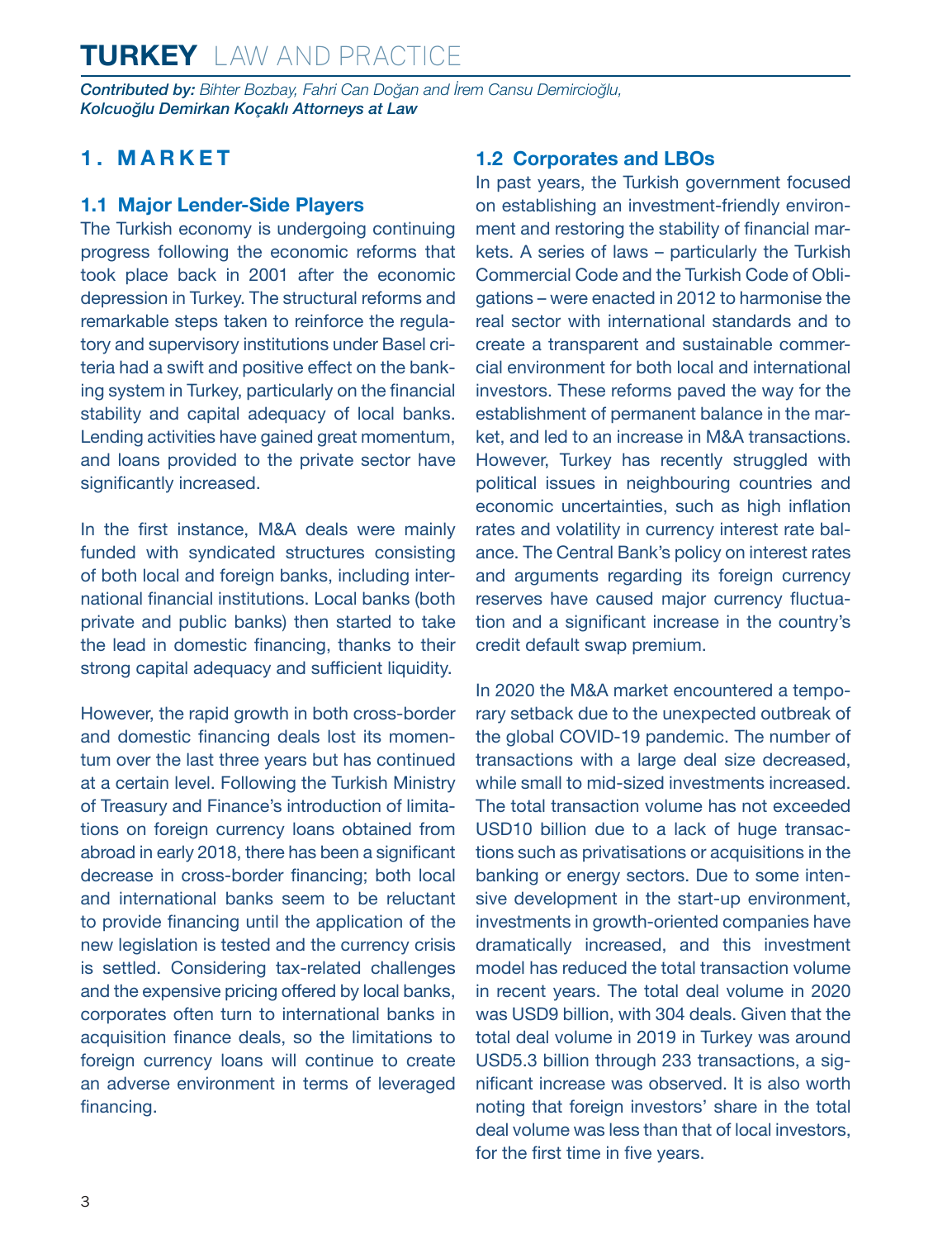<span id="page-3-0"></span>Please see **5.4 Restrictions on Upstream Security**, **5.5 Financial Assistance** and **6.2 Restrictions** for details on leveraged buyouts and related restrictions.

#### **1.3 COVID-19 Considerations**

The COVID-19 pandemic has had a disruptive effect on the Turkish economy, particularly those sectors related to tourism, accommodation, entertainment and transportation. The uncertainty in the market brought about by the measures and restrictions adopted by the government also caused some postponements and cancellations in acquisition and leveraged finance deals in the first half of 2020. Nevertheless, the second half started with a promising recovery in M&A deals and the financing of such transactions, thanks to the advantageous nature and developing character of the Turkish M&A market. Even though the impact of COVID-19 is likely to continue and to cause ongoing uncertainties in both the global and Turkish economies over the next year, investors are expected to seek opportunities in several sectors that are likely to show notable improvement in a pandemic environment, such as technology, remote access-oriented products and logistics.

The impact of COVID-19 and the measures and practices implemented by the government and official authorities have adversely affected borrowers, making it increasingly difficult for them to fully and timely meet their obligations under financing transactions. The parties have amended the provisions related to conditions precedent and conditions subsequent, and made several adjustments to the deadlines of certain transactions, particularly those conducted before the official authorities. The definition of "material adverse effect" has become one of the most negotiated points between the parties in order to avoid triggering default provisions. Furthermore, borrowers have found some room for negotiation on financial undertakings. In that sense, the

parties have focused more on the calculation method adjustment, particularly those related to cash flow, net profit and EBIDTA. These changes and amendments in the financing agreements have generally been envisaged in a manner that will be effective throughout the pandemic.

#### **2. DOCUMENTATION**

#### **2.1 Governing Law**

Turkish lenders tend to designate Turkish law as the governing law under the loan documentation in domestic financing transactions; in cross -border financing featuring foreign lenders, the loan documentation is mainly governed by English law. In particular, the international financial institutions strictly request English law as the governing law due to their internal policies. However, even if the parties choose a foreign law to govern the loan documentation, Turkish law must govern security arrangements related to assets located in Turkey, in order to avoid any conflict of law issues (ie, to facilitate the enforcement process against the security provider).

The International Private and Procedural Law (IPPL) regulates the principles regarding the governing law of transaction documents, and applies if there is a foreign element in the respective transaction. A "foreign element" is not defined in the IPPL but, according to Turkish law doctrine, may exist where either party is non-Turkish or not resident in Turkey, where the transaction includes a cross-border service and sale of goods or international capital movement, or where the transaction falls within the scope of international commerce.

As a general rule, pursuant to the IPPL, the governing law is the law explicitly chosen by the parties. If a governing law is not explicitly stipulated, the implicit choice of governing law may be applied so long as such implicit choice can be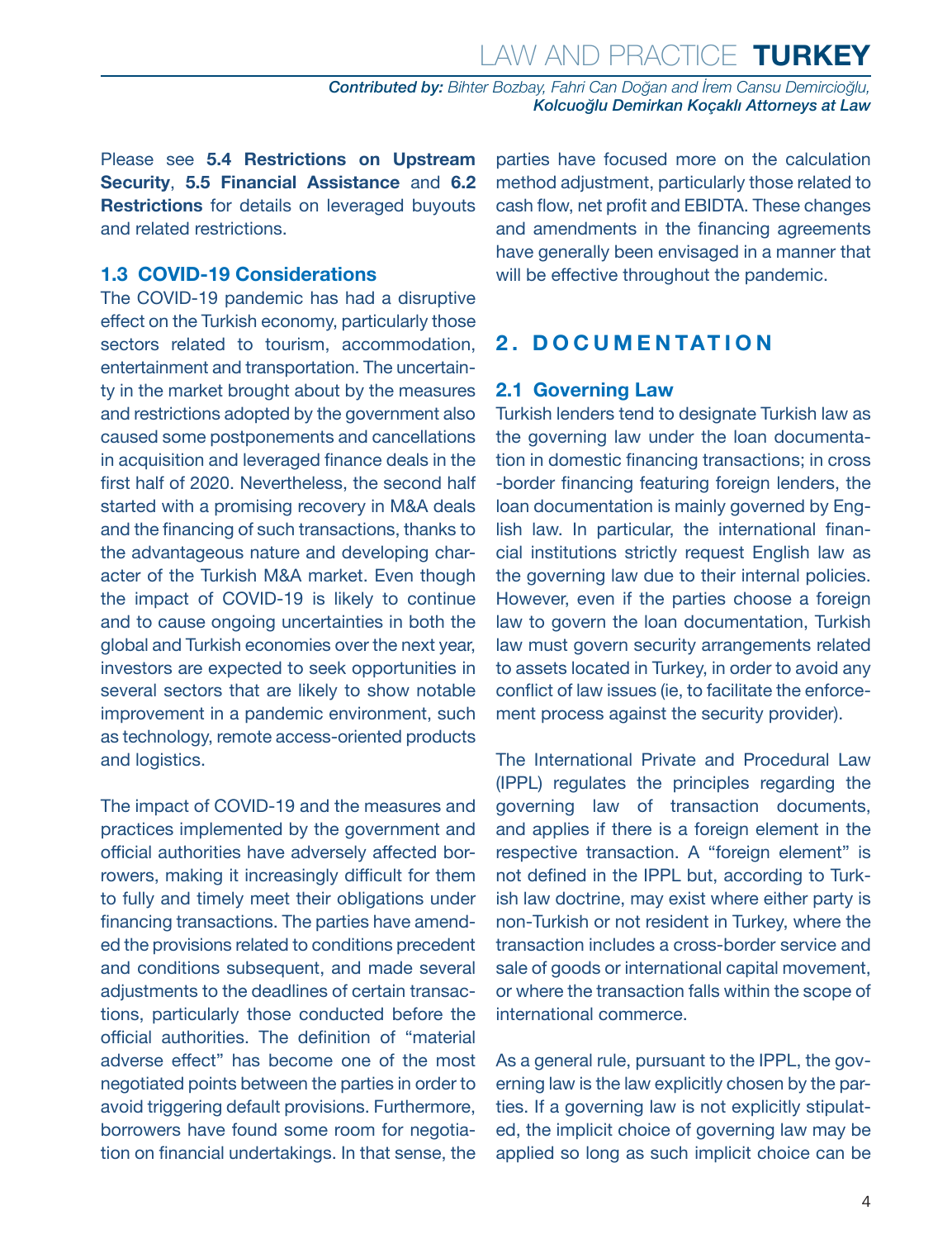<span id="page-4-0"></span>*Contributed by: Bihter Bozbay, Fahri Can Doğan and İrem Cansu Demircioğlu, Kolcuoğlu Demirkan Koçaklı Attorneys at Law* 

understood from the provisions of the underlying agreement or the conditions of the transaction.

Having said this, the IPPL has the following two limitations to the application of foreign law.

- If the application of a provision of the applicable foreign law would clearly violate Turkish public order, then the relevant provision of the foreign law will not apply; if necessary, Turkish law will apply instead. It is worth noting that an intervention on the grounds of "Turkish public order" is of an exceptional nature and requires a case-by-case analysis.
- "Over-riding" mandatory provisions of Turkish law (eg, capital controls, customs and tax legislation, import and export regulations, zoning regulations, occupational health and safety regulations and environment regulations) are applicable to any situation falling within their scope, regardless of the foreign governing law.

There is no exhaustive list of the over-riding mandatory provisions of Turkish law and "overriding mandatory provisions" are not defined by law. According to Turkish doctrine, these provisions may be defined as "provisions the respect for which is regarded as crucial by a country for safeguarding its public interests, such as its political, social or economic organisation." Overriding mandatory provisions are only identifiable through the subject and purpose of the relevant provision.

#### **2.2 Use of LMAs or Other Standard Loans**

Until the early 2000s, the Turkish banking sector preferred to use general loan agreements for both corporate and consumer loans, regardless of the nature of the transaction, which mostly led to lender-friendly clauses compared to the LMA standards. With the intensive participation of foreign lenders in the Turkish loan market, parties started to use LMA standard loan documentation in Turkey, mainly in cross-border financing transactions. Even though Turkish lenders still use general loan agreements for various corporate loans provided to Turkish borrowers, they now mostly prefer LMA standards for domestic financing that requires complex financial mechanics and provisions, such as privatisations or acquisition finance deals.

It is worth noting that the LMA standard loan documentation used in the Turkish market differs from its original form as Turkish lenders tend to insert as many lender-friendly provisions as possible in the first drafts. Furthermore, in recent years, the Turkish local counsel have included Turkish law-oriented provisions in LMA standard loan agreements in an attempt to integrate English law concepts such as parallel debt or security agent mechanisms into Turkish legal practice. However, as this approach is very likely to disrupt the legal framework of the LMA standard and its mechanics, it is strongly advisable for parties to insert these kinds of provisions in a way that does not prejudice the Turkish law principles in order to avoid any possible claims regarding the invalidity of such before the Turkish courts.

#### **2.3 Language**

Turkish language requirements are regulated under Law No 805 on the Mandatory Use of Turkish in Commercial Enterprises (Law No 805). According to Article 1 of Law No 805, all Turkish enterprises are obliged to use the Turkish language in all their business transactions, agreements, correspondences, accounts and books that are executed in Turkey. Furthermore, Article 2 of Law No 805 provides that this obligation shall apply to foreign legal entities in transactions and communications made with Turkish individuals and legal entities in Turkey.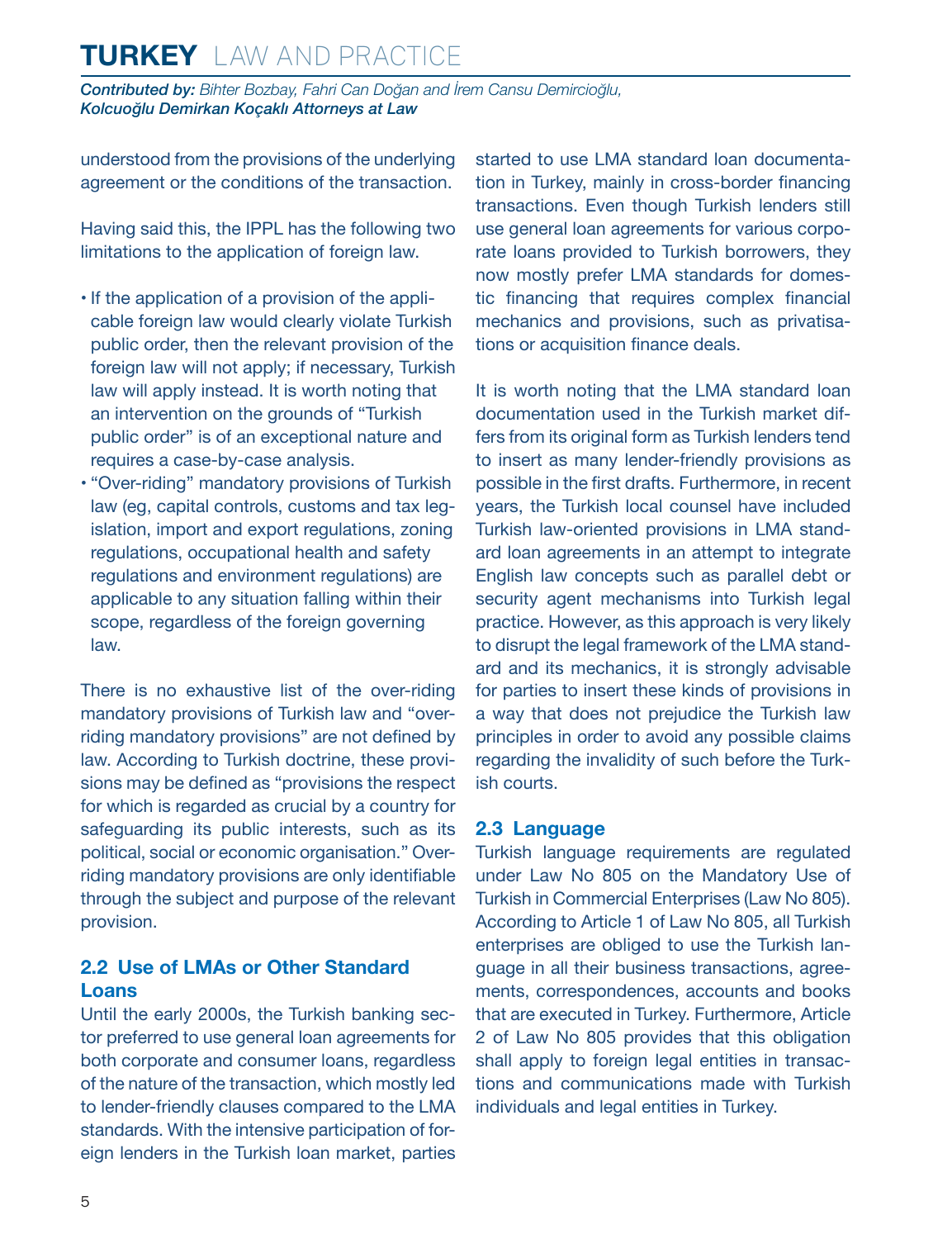<span id="page-5-0"></span>There are conflicting arguments in Turkish doctrine in terms of the interpretation and application of Article 1 to foreign legal entities. The main rationale behind this conflict is based on the wording of "agreement", which is indicated in Article 1 but not in Article 2. There is also a dispute among Turkish scholars regarding the impact on transactions of non-compliance with Law No 805 (ie, whether or not any failure to comply with Law No 805 results in the invalidity of the respective agreement). It is worth noting that there are also controversial decisions rendered by the Cassation Court on the application of Law No 805, and this prevents the uniform practice of this law on transactions between foreign and Turkish parties.

Despite the uncertainties regarding the application of Law No 805, in financing transactions with foreign entities whereby the foreign jurisdiction or foreign arbitration is chosen, even if the loan documentation would be executed in a foreign language, it is strongly advisable for the parties to execute the clause related to the submission to a jurisdiction/arbitration in the Turkish language and to ensure that the Turkish language for such clause is determined as prevailing language.

In addition, in order for the parties to submit the loan documentation to the Turkish courts as evidence, any documentation executed in a foreign language must be translated into Turkish and certified by a notary public or a General Consulate of Turkey.

#### **2.4 Opinions**

As a market practice, the lender-side counsel provides a legal opinion regarding the enforceability of the transaction documents and the capacity of the borrower (which may also include security providers) to execute the same, whereas the legal counsel representing the borrower is mainly required to issue a legal opinion only regarding the capacity of the respective parties. If there is a foreign element in the financing transaction (eg, a foreign sponsor or foreign law security), the lenders generally tend to obtain a legal opinion from outside counsel qualified in the jurisdiction where the sponsor is incorporated or where the asset subject to the security arrangement is located. Such legal opinions should specifically cover the enforceability aspects of the clauses related to submission to jurisdiction and governing law.

Apart from the general context of opinions, Turkish law opinions include the assumptions and qualifications that are generally standardised and agreed in global market practice. However, the Turkish law opinions may have several qualifications in connection with the concepts adopted from common law practice, such as parallel debt or one-sided provisions contrary to the general principles of Turkish law. As for the acquisition finance transactions, depending on the deal structure and type of security, Turkish law opinions may contain qualifications regarding the prohibition on financial assistance and the upstream security restrictions stipulated under the Turkish Commercial Code (please see **5.4 Restrictions on Upstream Security** and **5.5 Financial Assistance** for detailed explanations).

#### **3. STRUCTURES**

#### **3.1 Senior Loans**

Acquisition finance deals in Turkey contain various senior loan structures. Lenders typically provide a senior loan to the buyer for the financing of the respective acquisition. In many cases, the target company can also be a party to the same loan documentation as the borrower, whereby the lender extends a working capital loan to the target company, which is utilised on a revolving basis. Furthermore, the lending structure under the acquisition finance may be comprised of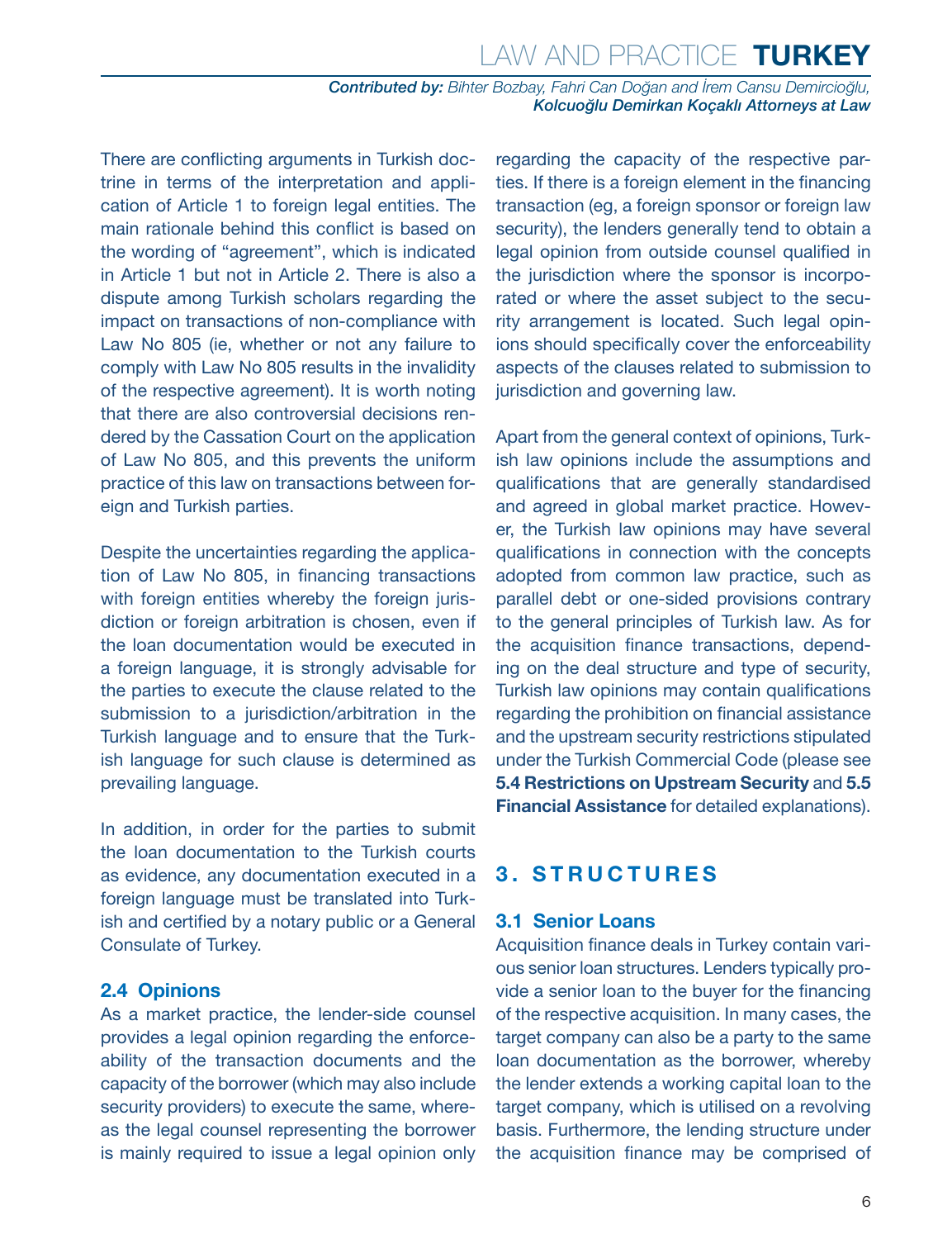<span id="page-6-0"></span>*Contributed by: Bihter Bozbay, Fahri Can Doğan and İrem Cansu Demircioğlu, Kolcuoğlu Demirkan Koçaklı Attorneys at Law* 

restructuring of target company's existing debts. The senior loan structure generally includes a loan-to-value ratio, which should be satisfied as of the date when the loan is utilised. In that sense, simultaneously with the utilisation, the buyer is required to inject the sufficient equity into the account designated by and pledged in favour of the lender.

#### **3.2 Mezzanine/PIK Loans**

It is not common in Turkey to finance M&A deals under a payment-in-kind (PIK) loan structure.

In recent years, financing transactions have rarely been structured with mezzanine loans. The mezzanine loan is generally bundled with senior loans and ranked as junior to the senior loans with respect to the payment distributions among lenders and the enforcement of securities. The terms and conditions of mezzanine loans, particularly the clauses related to prepayment events and events of default, typically comply with those envisaged under the senior loan.

#### **3.3 Bridge Loans**

Bridge loans have been structured to satisfy various requirements stipulated under M&A deals. The bridge loan may be provided for the refinancing of the target company's existing debts or for dividend distributions to shareholders before the closing. Lenders may also extend bridge loans in acquisition finance deals where the debt pushdown mechanism is set up.

**3.4 Bonds/High-Yield Bonds** Please see **4.2 Bank/Bond Deals**.

**3.5 Private Placements/Loan Notes** Please see **4.2 Bank/Bond Deals**.

#### **3.6 Asset-Based Financing**

Asset-based financing structures are commonly used in acquisition finance deals, and are mostly set up so the target company's assets are pledged in favour of the lenders (please see **5.4 Restrictions on Upstream Security**, **5.5 Financial Assistance** and **6.2 Restrictions** regarding LBO restrictions). In this structure, the borrowers are under an obligation to maintain the loan-tovalue ratio determined by the lenders and to satisfy the financial obligations related to that ratio.

#### **4 . I N T E R C R E D I T O R AGREEMENTS**

#### **4.1 Typical Elements**

In syndicated loans, it is very common for the intercreditor arrangements to be drafted in the loan agreement itself rather than as separate intercreditor agreements. The syndicated loan documentation mainly stipulates the role of lenders acting as agent in terms of administrative actions or security-related matters, and the rules for the appointment of such agents. The various mechanisms that regulate the decision-taking process, voting rules among the lenders and the distribution of proceeds are also included in the loan documentation. Turkish law comes into play for intercreditor arrangements related to loan acceleration and security enforcement. It is market standard that the acceleration and enforcement rights are linked to the majority lender decision; however, this arrangement would not go beyond the contractual claim. In other words, from a Turkish bankruptcy and enforcement law perspective, a lender will have a right to individually accelerate its participation and initiate enforcement proceedings against the borrower to foreclose the respective securities.

Intercreditor agreements in financing transactions also include subordination provisions that aim to prioritise the monies from the borrower to the lenders (please see **7.1 Equitable Subordination Rules**). Such subordination principles may also be applicable to the proceeds generated through the enforcement of securities. Under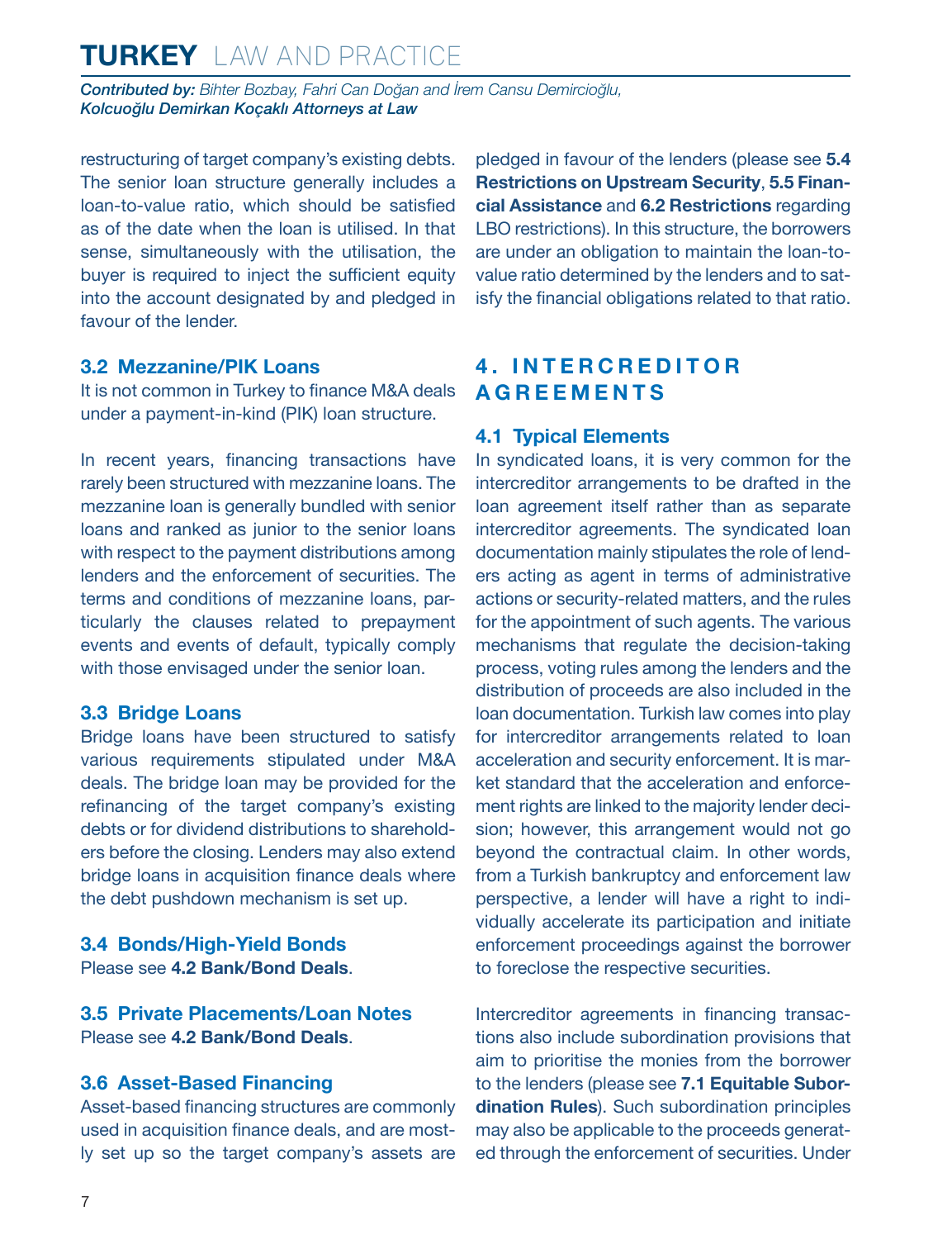<span id="page-7-0"></span>Turkish law, the parties can determine the priority between the creditors under the several types of securities.

#### **4.2 Bank/Bond Deals**

It is not common in Turkey to finance acquisition deals with bond issuances; companies mainly resort to bond issuances in order to meet their general corporate expenditures.

#### **4.3 Role of Hedge Counterparties**

As a market practice, banking services agreements are envisaged as one of the finance documents under which the lenders may act as hedge counterparties and mostly have a right to offer hedging products to the borrowers accordingly. As the banking services agreements have a framework nature, Turkish lenders usually prefer to use separate ISDA master agreements to determine the specific terms and conditions of the respective hedging products. In cases where the lenders provide the hedging products to the borrower, the loan documentation is drafted in a way that such hedging arrangements are a part of the secured obligations and benefit from the security agreements accordingly. In that sense, the hedge counterparties' claims arising from the hedge products are pari passu to the claims of the lenders arising from the loan.

#### **5. SECURITY**

#### **5.1 Types of Security Commonly Used**

In Turkey, the following types of security are commonly used in acquisition financing:

- pledge over movables (including the commercial enterprise pledge);
- pledge over receivables (including account pledge);
- pledge over company shares;
- assignment of receivables;
- pledge over trade marks and licences; and

• mortgage.

In Turkish practice, the lenders may commercially require the borrower to provide a security package depending on the borrower's field of activity and asset portfolio, which may include all or some of the above-mentioned securities.

#### **5.2 Form Requirements**

A pledge over movables in accordance with the Movable Pledge Law (see **5.3 Registration Process**) and a pledge over a limited liability company's shares both require a notarised written pledge agreement.

In addition, to establish a pledge over trade marks, a notarised written pledge agreement is required to be executed and registered with the Trademark Registry.

To establish a mortgage over real properties, a written mortgage agreement is required to be executed before the Land Registry, which must also register the mortgage with the relevant title deed registry.

#### **5.3 Registration Process** Pledge over Movables

In principle, according to the Turkish Civil Code, in order to create a pledge over a movable, physical possession of such movable must be transferred to the pledgee, unless otherwise stipulated by law. That said, the Law on Pledge over Movable Assets in Commercial Transactions (the Movable Pledge Law) introduces an exception to such principle for commercial transactions, and thus enables the pledgor to establish a pledge over its movable without transferring possession thereof.

The Movable Pledge Law aims to popularise the use of the movable pledge as collateral, to extend the scope of movables that may be pledged, to ensure public accessibility and transparency in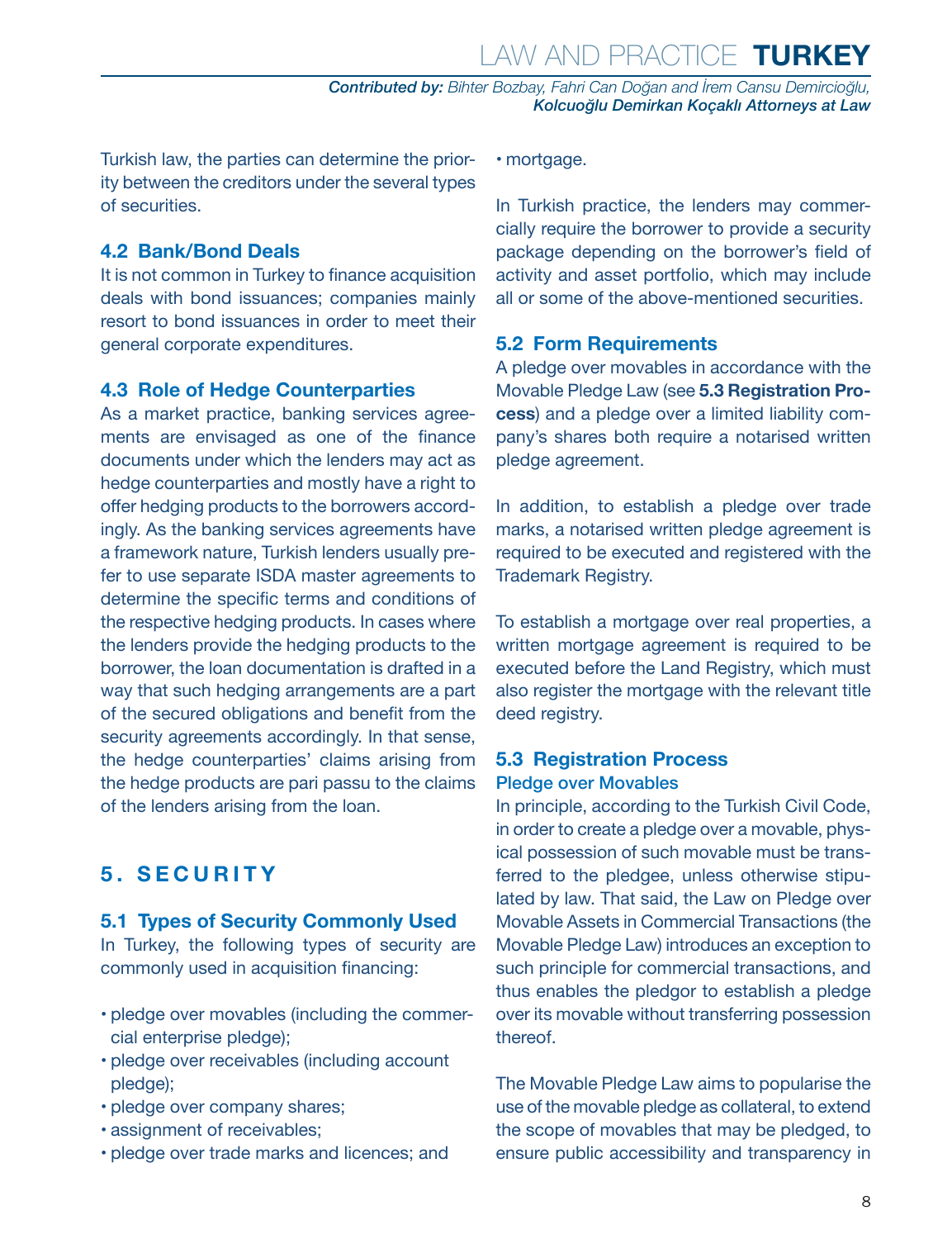*Contributed by: Bihter Bozbay, Fahri Can Doğan and İrem Cansu Demircioğlu, Kolcuoğlu Demirkan Koçaklı Attorneys at Law* 

movable pledges, and to facilitate easy access to financing by way of new alternatives in foreclosure of the pledged property. Contrary to the Law on Commercial Enterprise Pledge, the pledge may be established over one or more movable assets instead of the entire commercial enterprise.

Under the Movable Pledge Law, various movables may be pledged over the online system, including:

- receivables;
- intellectual and industrial property rights;
- raw materials;
- animals;
- any income and revenues;
- any licences or permits for which registration is not required;
- rental incomes;
- tenancy rights;
- trade names or business names; and
- other movables to be determined by the lawmaker authority.

Pursuant to the Movable Pledge Law, the Movable Pledge Registry was established as a new registry for the registration of the pledge agreement to establish a pledge over movables. Movable Pledge Registry transactions are made via an online system and registered by the notary public. If the pledged movable is also monitored through another public registry (eg, the traffic registry for vehicles), the Movable Pledge Registry will notify the establishment of the pledge to the relevant registries.

#### Pledge over Receivables

Under Article 954 of the Civil Code, a pledge can be established over assignable receivables subject to the agreement of the parties by entering into a written pledge agreement between a pledgor and a pledgee. The pledge over the deposit accounts is the most typical example, and the banks generally use such type of security to monitor the cash flow of the borrowers.

#### Pledge over Company Shares

The establishment of a pledge over a company's shares is different for limited liability partnerships and joint stock corporations, with the distinction deriving from the different nature of shares. In joint stock corporations, share certificates are qualified as negotiable instruments; in limited liability partnerships, share certificates (representing the initial share capital) are ordinary bills.

A pledge over the shares of a limited liability partnership must be established by a written agreement, and the parties' signatures must be notarised. In addition, the approval of the general assembly of partners must be obtained in a meeting of the general assembly of partners, if required by the articles of association of a limited liability partnership. Partners of a limited liability partnership can separately consent to the pledge without holding a meeting of general assembly of partners. The general assembly of partners cannot reject the pledge unless there is a just cause for doing so. If the general assembly of partners does not reject the application of the pledge's establishment within three months of the application, the pledge establishment will be deemed approved by the general assembly of partners. Although not legally required, it is advisable for the pledge to be registered with the shareholders' registry for evidentiary purposes.

Shares certificates of a joint stock corporation are negotiable instruments, and a written agreement is not required for the establishment of a pledge over negotiable instruments. Accordingly, a pledge over a joint stock corporation's shares can be established with the delivery of the share certificates to the pledgee if the share certificates are bearer share certificates, or with the endorsement of the share certificates to the pledgee and the delivery of the share certificates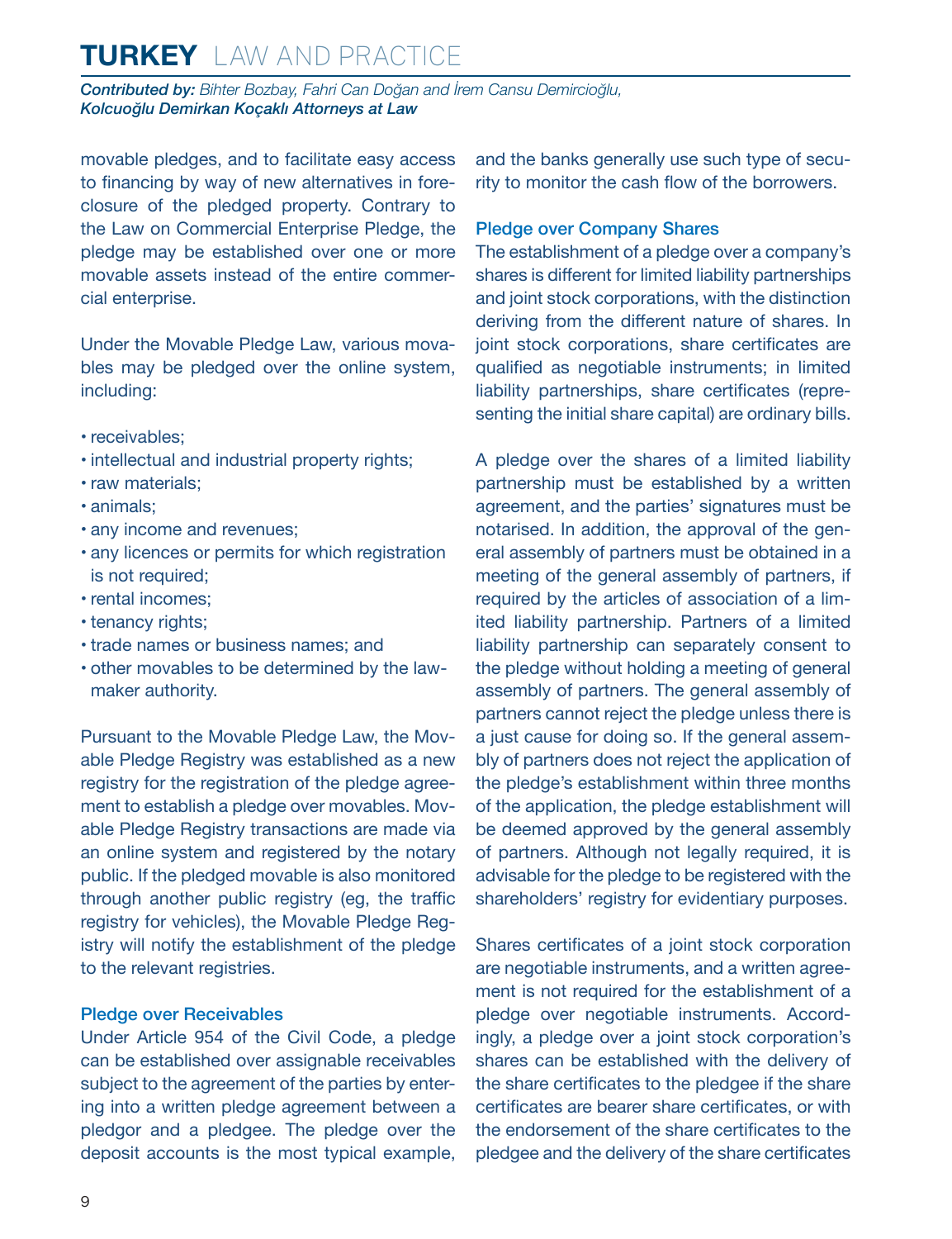<span id="page-9-0"></span>to the pledgee if the share certificates are registered share certificates. However, if the relevant company has not issued any share certificates to represent the shares, a written agreement will be required.

According to the majority opinion, the registration of a pledge over shares with the relevant shareholders' registry (the share ledger) is not a validity condition, but it is important to register such pledge with the relevant shareholders' registry (the share ledger) for evidentiary purposes. Registration of such pledge with the relevant shareholders' registry (the share ledger) will prevent third parties (including the company itself) claiming good faith in conducting any transaction regarding the pledged shares.

#### Assignment of Receivables

In accordance with Article 183 of the Turkish Code of Obligations, unless otherwise stipulated by law or agreed in written form, a creditor can assign its existing or future receivables to a third party without the debtor's consent, pursuant to a written agreement between the creditor (assignor) and the assignee.

The agreement for such assignment of receivables does not need to be registered or filed with any governmental authority as a perfection requirement. However, it is advisable for the assignment to be notified to the debtor, as otherwise the debtor paying the receivable to the assignor in good faith will be released from its payment obligation and the assignee will not be able to request payment.

#### Pledge over Trade Marks

In accordance with Article 148 of the Industrial Property Right Law, a registered trade mark can be pledged under the Movable Pledge Law. A pledge over a trade mark is registered with the Trademark Registry and publicly announced upon registration to the Movable Pledge Registry.

In the case of a pledge establishment according to the Movable Pledge Law, the Movable Pledge Registry shall inform the Trademark Registry ipso facto of the relevant pledge transaction.

#### **Mortgage**

Under Turkish law, a mortgage can be created over real estate property as security for any kind of receivable, whether present or future. The perfection of a mortgage requires a mortgage agreement to be entered into by and between the mortgagor and mortgagee before the Land Registry where the real estate property subject to the mortgage is located. The Land Registry must also register the mortgage itself, in the relevant title deed registry.

If additional construction is made after registration of the mortgage, the subsequently constructed buildings will become subject to the mortgage, automatically and without any amendment to the mortgage agreement or reregistration with the Land Registry. However, movable assets in the real estate property – other than those registered with the annotation column in the records of the Land Registry as an accessory – will not fall within the scope of the mortgage.

#### **5.4 Restrictions on Upstream Security**

The Turkish Commercial Code includes rules and principles regarding intra-group transactions, which are designed to prevent group companies from using their dominant position over other group companies. These provisions are mainly applicable to scenarios where a subsidiary provides an upstream security to its parent company or its affiliate company (eg, crossguarantee/security).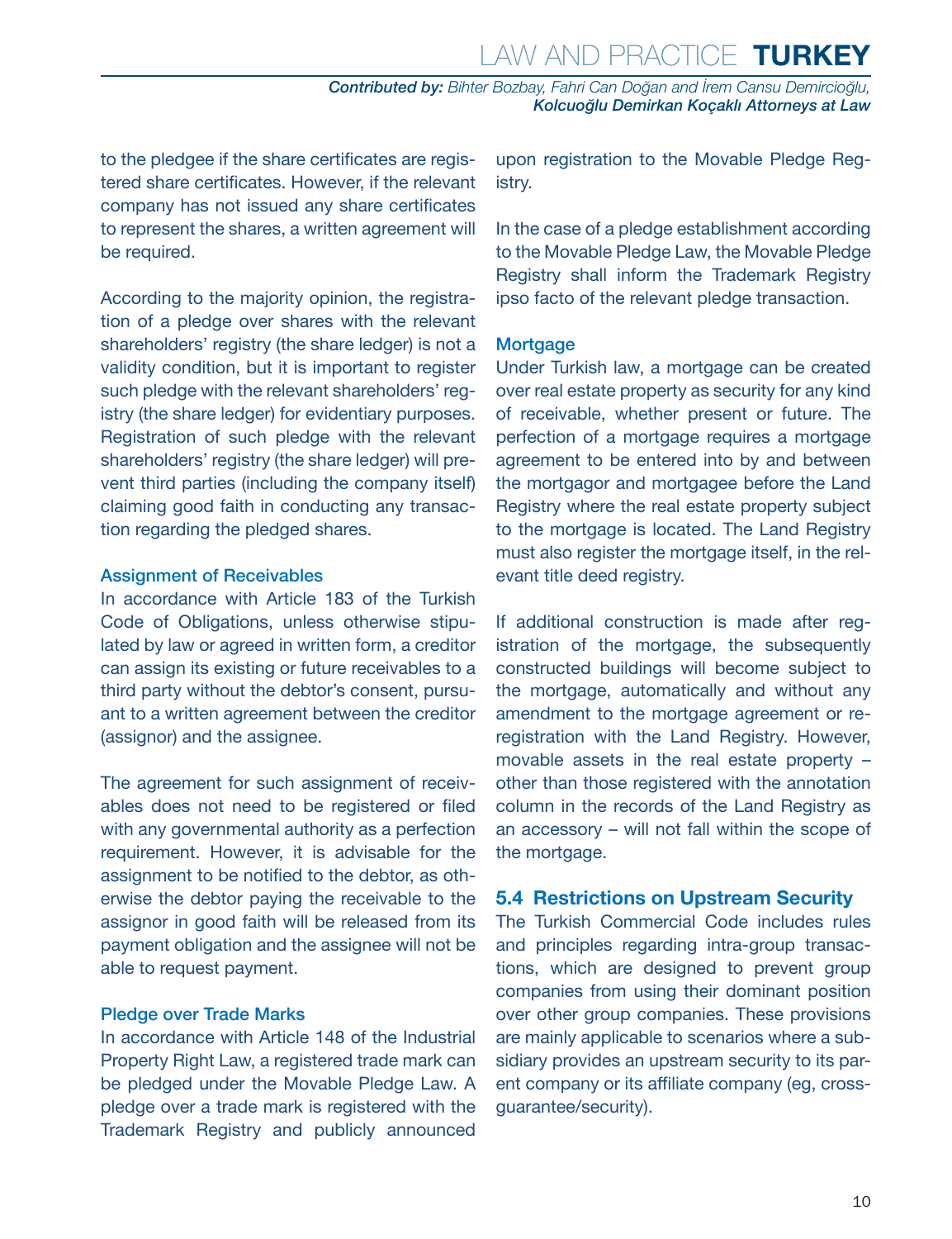<span id="page-10-0"></span>*Contributed by: Bihter Bozbay, Fahri Can Doğan and İrem Cansu Demircioğlu, Kolcuoğlu Demirkan Koçaklı Attorneys at Law* 

Under Article 202 of the Turkish Commercial Code, the parent company cannot use its dominant position in a manner that would cause damages to the affiliated company. Accordingly, the affiliated company cannot be forced or directed to assume liabilities or debts, such as taking over a business or assets, a debt transfer, a transfer or reduction of profits, the creation of an encumbrance over its assets, the provision of surety and a guarantee or aval (guarantee of bills), unless the resulting loss is equalised and compensated within the relevant financial year or unless a right of claim in an equivalent value is granted to the affiliated company by the end of that operating year with a statement on when and how the loss will be equalised. Otherwise, the affiliated company's shareholders can claim compensation for the resulting damages and losses from the parent company and the members of the parent company's board of directors who caused the damages and losses. Furthermore, the affiliated company's creditors can request the affiliated company's damages and losses to be compensated.

Please see **5.5 Financial Assistance** regarding restrictions in terms of leveraged buyout transactions.

#### **5.5 Financial Assistance**

The financial assistance prohibition was introduced into EU law in 1976 in Article 23 of the Second Council Directive 77/91/EEC. In 2006, the European Commission amended the directive, loosening the tight financial assistance restriction on public companies. Under the amended Directive, public companies are now allowed to provide financial assistance, as long as it does not decimate the distributable reserves and as long as the transaction concerned fulfils certain pre-defined shareholder and creditor protection measures. Although the Commercial Code was actually discussed by sub-commissions of the Turkish Parliament and finalised after the Second Council Directive 77/91/EEC was amended, it unfortunately does not reflect the latest provisions and, instead, adopts the directive's provisions as they were prior to the amendment.

Article 23 is very similar to Article 380 of the Turkish Commercial Code, which prohibits financial assistance in buyout transactions. Article 380 prohibits a joint stock corporation from granting any advance payment, monetary loan or security to a third party for the purpose of that third party acquiring the company's shares, unless the transaction falls within the scope of activity of credit and financial institutions, or unless the advance payment, monetary loan or security is granted to the employees of the company or the employees of the company's affiliates, for the purpose of facilitating the acquisition of company shares by said employees.

Although there is a financial assistance prohibition under the Turkish Commercial Code, the Turkish banking sector is familiar with the concept of the leveraged buyout concept and has pursued this trend for a while. In other words, the prohibition – even if it is absolute – does not necessarily prevent parties from structuring a transaction as a leveraged buyout. Therefore, investors and lenders are prompted to establish new models that are designed to avoid any obstacles arising from such prohibition on financial assistance. In that sense, as the restrictions are only applicable to joint stock companies, the parties may use the conversion method to convert the target company to a limited liability company or to establish the target company as a limited liability company. However, this method may involve a time-consuming process due to the administrative burden of share transfer rules, and may cause additional tax liability. Alternatively, the parties often resort to an upstreammerger model to mitigate the risk arising from the prohibition. In this model, the target company is merged with its holding company following the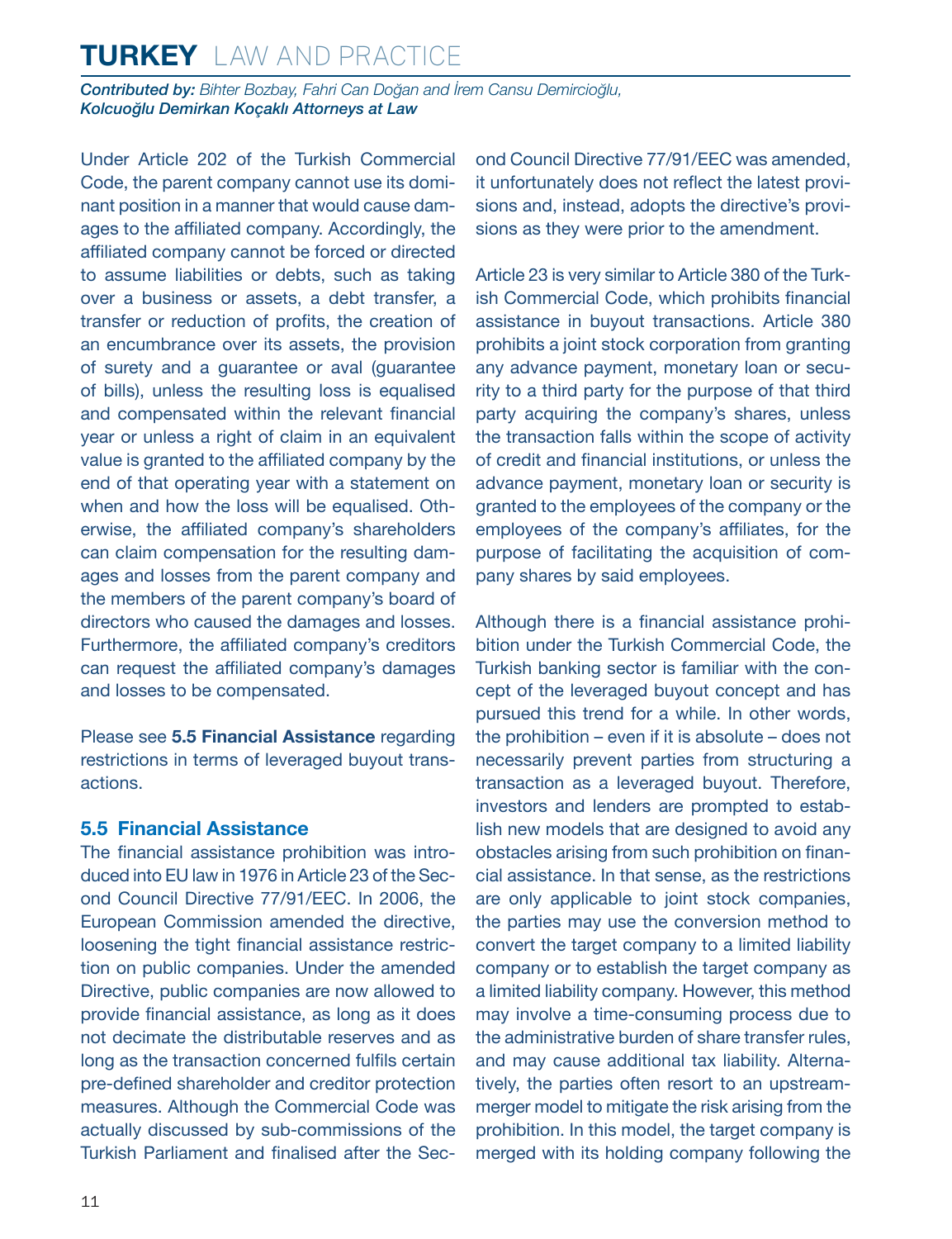<span id="page-11-0"></span>respective acquisition, but this may also bring possible claims as to whether a post-acquisition merger would be invalid due to evasion of law.

#### **5.6 Other Restrictions**

#### Treasury Notification

Under Decree No 32 on Protection of the Value of Turkish Currency, companies and/or individuals that are resident in Turkey must notify the Ministry of Treasury and Finance regarding the guarantees and/or sureties that will be granted in favour of foreign beneficiaries within 30 days of the execution date of such guarantee and/ or surety. Although this requirement may not be considered a restriction under Turkish Law, it is worth noting that there is still a notification burden regarding such securities, which are commonly used in acquisition finance deals for statistical purposes.

#### Material Transactions of Public Companies

The Capital Markets Law classifies a variety of transactions of public companies as "material transactions" and provides additional rules to govern their mechanics, which are further elaborated on by the Communiqué on Common Provisions relating to Material Transactions and Exit Rights (II.23.3). Among others, mergers, demergers, conversions, transfers of all or a material portion of assets, granting privileges, amending the scope of existing privileges and delisting are considered as "material transactions" for public companies. The pledges and/or mortgages can be an example of such privileges in the first place.

In a material transaction, the board of a public company must resolve on such material transaction and the general assembly of shareholders must also approve such resolution. Shareholders dissenting from the general assembly resolution pertaining to the material transaction have an exit right by selling their shares to the company itself. Furthermore, upon the occurrence of certain material transactions detailed under the respective communiqué, the board resolution would suffice without the approval of the general assembly of shareholders. For instance, if the company obtains financial benefits in return for granting security (eg, mortgage or pledge), such material transaction can be realised with the consent of the Capital Markets Board (CMB) without the need of the general assembly resolution.

#### **5.7 General Principles of Enforcement** Judicial Enforcement

Foreclosure of security interests can be implemented through a judicial enforcement procedure in accordance with the Execution and Bankruptcy Law. The general enforcement procedure is initiated by a written request of the secured party to the relevant execution office. With this written request, the relevant enforcement officer serves a payment order to the obligor. The secured party can request the sale of such security through public auction if the obligor does not object to such payment order within the period prescribed under the Execution and Bankruptcy Law. Otherwise, the secured party can file a lawsuit against the objecting party before the competent court; if the judgment is in favour of the secured party, said party will be able to proceed with the sale of the security through a public auction.

The similar procedure steps are followed by the secured party regarding the receivables based on negotiable instruments such as promissory notes, bills of exchange and cheques. The only difference would be that the periods prescribed under the Execution and Bankruptcy Law regarding such enforcement procedure are shorter than the ordinary enforcement procedures detailed above.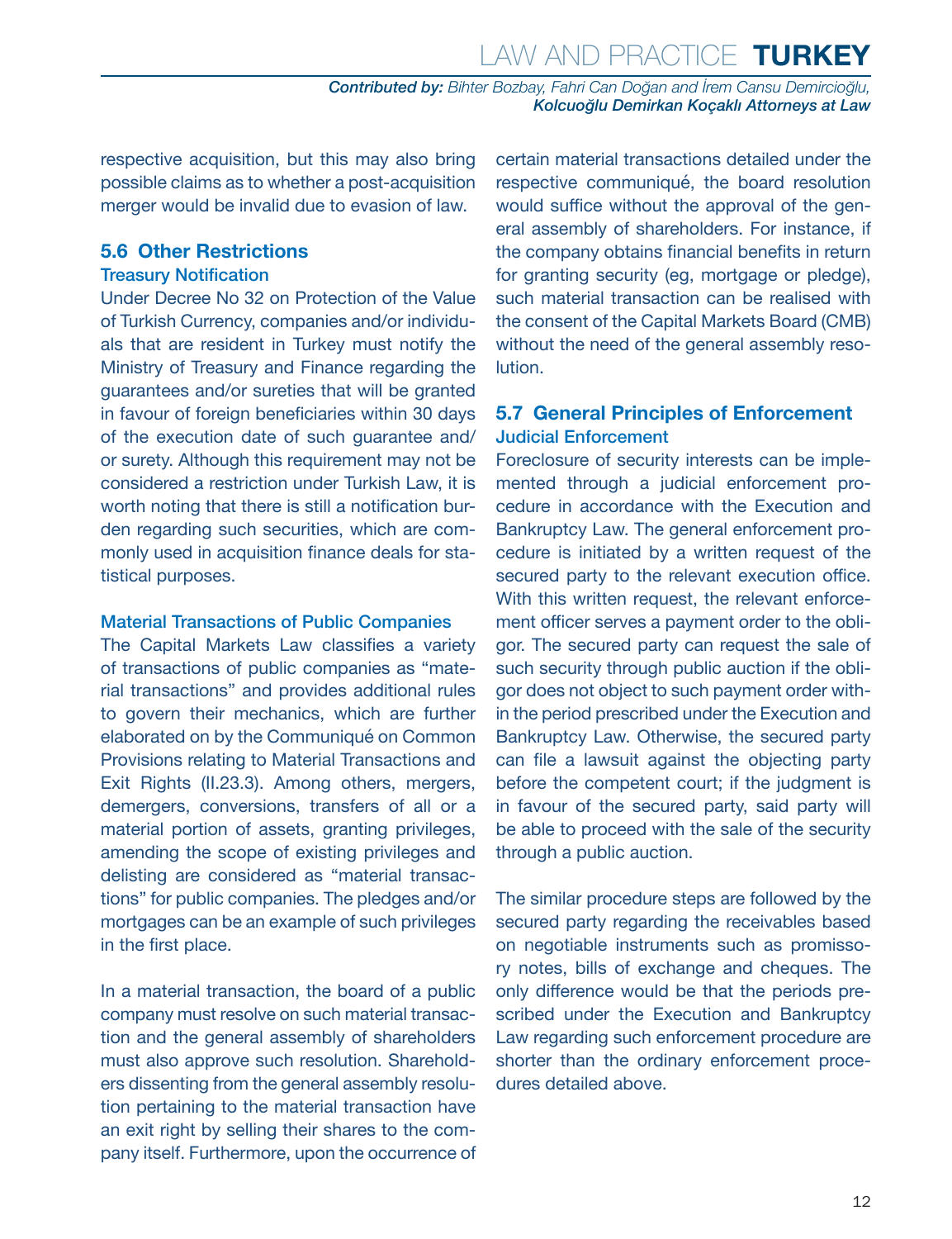<span id="page-12-0"></span>*Contributed by: Bihter Bozbay, Fahri Can Doğan and İrem Cansu Demircioğlu, Kolcuoğlu Demirkan Koçaklı Attorneys at Law* 

#### Private Foreclosure

Although it is not stipulated in Turkish law, according to Turkish scholars, the pledgee and pledgor can agree on the private sale of pledged movable assets by the pledgee. The enforcement of a mortgage over real estate property can only be accomplished via a public auction; no private sale arrangements can apply. According to scholars, the pledgee must be given authority to enforce the pledge via a private sale only after the debt becomes due.

The advantage of a private sale is that it may provide a quicker and simpler means of enforcing the pledge than a public sale. There are no procedures/steps envisaged under Turkish law (ie, the appointment of a receiver, etc) in relation to the mechanics of a private sale process. As such, the terms and conditions of the private sale process should be agreed upon between the parties.

In addition, it is widely accepted that the pledgee must use this right in good faith. Accordingly, the pledgee must:

- enter into a commercially reasonable transaction;
- sell the asset as soon as possible, particularly if the asset's value may be decreasing; and
- sell the asset at a fair market value.

If the pledgee does not act in good faith, it may be required to compensate the owner's damages arising from the private sale.

Some scholars opine that, in a private sale, the pledged asset must be sold to third parties. The requirement to sell the movables to a third party arises from the principle of lex commissaria. Under Article 949 of the Civil Code, any agreement between the pledgor and the pledgee allowing the pledgee to become the owner of the pledged asset is null and void. An undertaking by the pledgor to transfer the movables to the pledgee via a private sale or an out-of-court settlement will be caught by the principle of lex commissaria and therefore be null and void. Similarly, if, in the event of the pledgor's default, the pledgee exercises its right to a private sale and purchases the movables itself rather than selling them to a third party, this sale will also be caught by the lex commissaria principle and be null and void. However, if the opinion that "the pledgee must be given the authority to enforce the pledge via private sale only after the debt becomes due" is accepted and the pledgee will be given the right to enforce the pledge via private sale after the debt becomes due, the principal of lex commissaria will not apply and the pledgee will not be required to sell the pledged asset to third parties.

#### **6. GUARANTEES**

#### **6.1 Types of Guarantees**

Guarantee agreements are not specifically governed under Turkish law. Turkish scholars often interpret the guarantee agreement within the scope of "guarantee of performance by third party" under the Turkish Code of Obligations. A third party can personally guarantee the obligations of a debtor as a surety/guarantor or secure the obligations of a debtor by granting collateral. Turkish law provides for the following two types of guarantee obligations.

• Surety – unless otherwise agreed, the obligation of a surety is secondary to the underlying obligation. Accordingly, the beneficiary must exhaust its remedies against the principal debtor before pursuing the surety. If, however, the surety agrees to be "jointly and severally" liable with the debtor, the beneficiary can pursue such surety before pursuing the principal debtor, provided that the debtor is in default in the performance of its obligations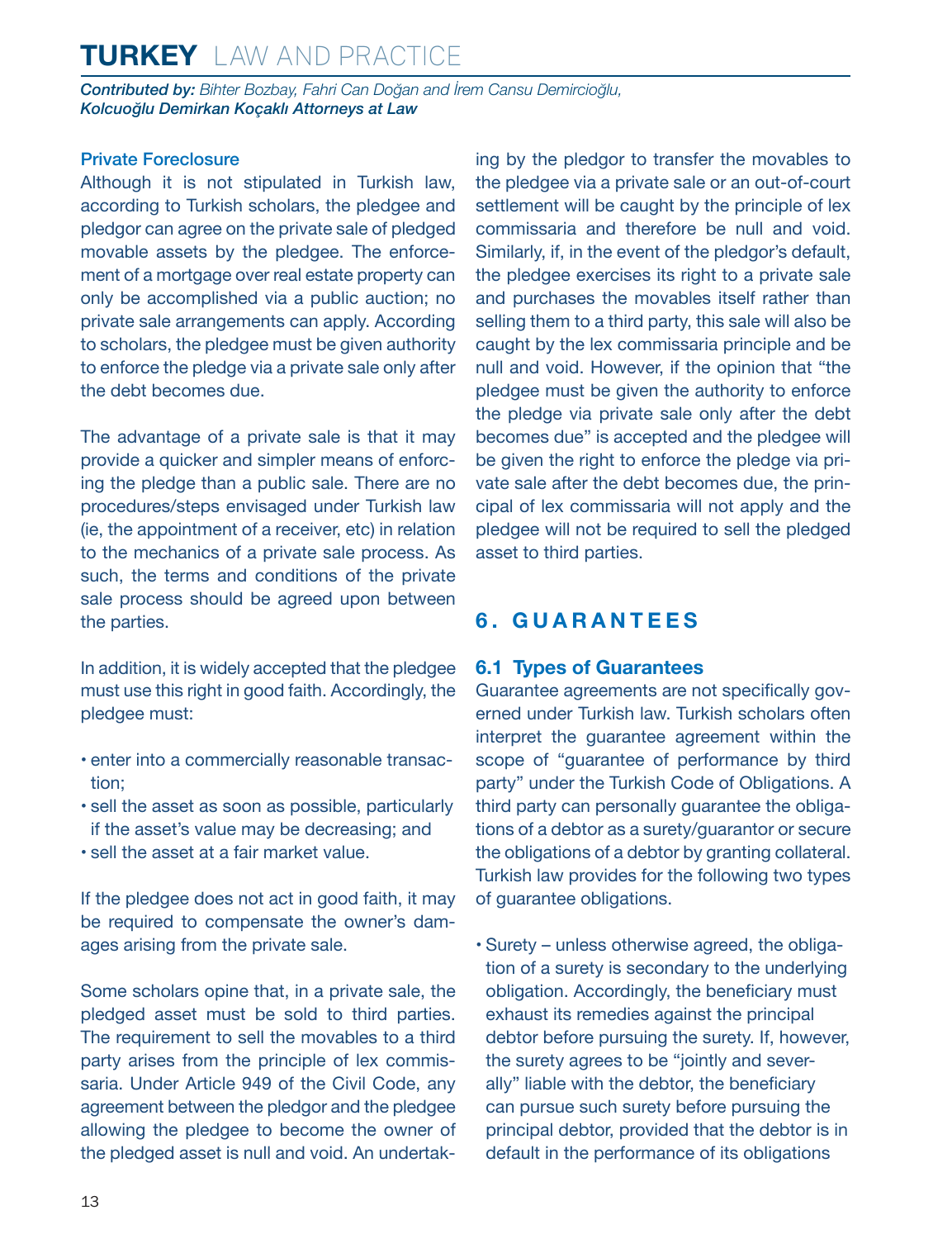Law and Practice **TURKEY**

*Contributed by: Bihter Bozbay, Fahri Can Doğan and İrem Cansu Demircioğlu, Kolcuoğlu Demirkan Koçaklı Attorneys at Law* 

<span id="page-13-0"></span>and disregards the creditor's warning for the performance, or is clearly insolvent.

• Guarantee – on the other hand, a guarantee is a separate and independent obligation from the underlying obligation. The beneficiary can pursue the guarantor to pay the debt as soon as the underlying obligation becomes due. In addition, the receivables arising from the guarantee agreement, similar to the bank letter of guarantee, must be paid upon the lender's first request, without the need for any further review.

Lenders tend to request a guarantee as security instead of a surety, as a guarantee agreement imposes a primary obligation on the guarantor independent from the validity of the underlying obligation and a surety can raise its own defences against the lender, such as lack of a qualified form requirement, or the invalidity of the underlying agreement or statute of limitations related to the underlying agreement. The guarantee agreement provides stronger protection to lenders.

#### **6.2 Restrictions**

Please see **5.4 Restrictions on Upstream Security** and **5.5 Financial Assistance**.

#### **6.3 Requirement for Guarantee Fees**

As the guarantee agreements are not explicitly governed by Turkish law (see **6.1 Types of Guarantees**), there is no requirement regarding guarantee fees. In addition, as it is not customary or common practice to pay a guarantee fee to a guarantor in Turkey, the guarantee agreements do not include such provision.

On a separate note, banks or financial institutions may charge commissions/fees for the issuance of letters of guarantee within the scope of non-cash loans.

#### **7. LENDER LIABILITY**

#### **7.1 Equitable Subordination Rules** General Rules on Priority of Claims

Under Turkish law, the general rule is that creditors secured with pledges over the debtor's assets have priority in the distribution of proceeds to be generated through the sale of those pledged assets. First, the secured creditors are satisfied, then the unsecured creditors are satisfied, after the public receivables including the taxes and the sale costs regarding the pledged assets are paid. The unsecured creditors' claims are ranked as follows:

- employment receivables;
- receivables related to family law;
- privileged creditors' receivables governed under the relevant laws (eg, receivables of the Central Bank of the Republic of Turkey and receivables of the Social Security Institution of the Republic of Turkey); and
- other unsecured creditors' receivables.

#### Ranking System

As for pledges over immovables, the ranking system adopted under Turkish law provides a priority ranking to mortgagees holding a mortgage with a preceding degree over other mortgagees in subsequent rankings. The degrees of mortgages on real property separately secure the obligations for which they are created up to the mortgage amount in each degree. The degree determines the order of distribution of the foreclosure proceeds.

In this respect, the first-degree mortgagee will have priority to receive the proceeds of the mortgaged real estate property in an amount equal to the security amount registered under such degree for that particular mortgagee. If there is a remaining surplus, mortgagees that have established mortgages in the following degrees will be entitled to a payment in accordance with the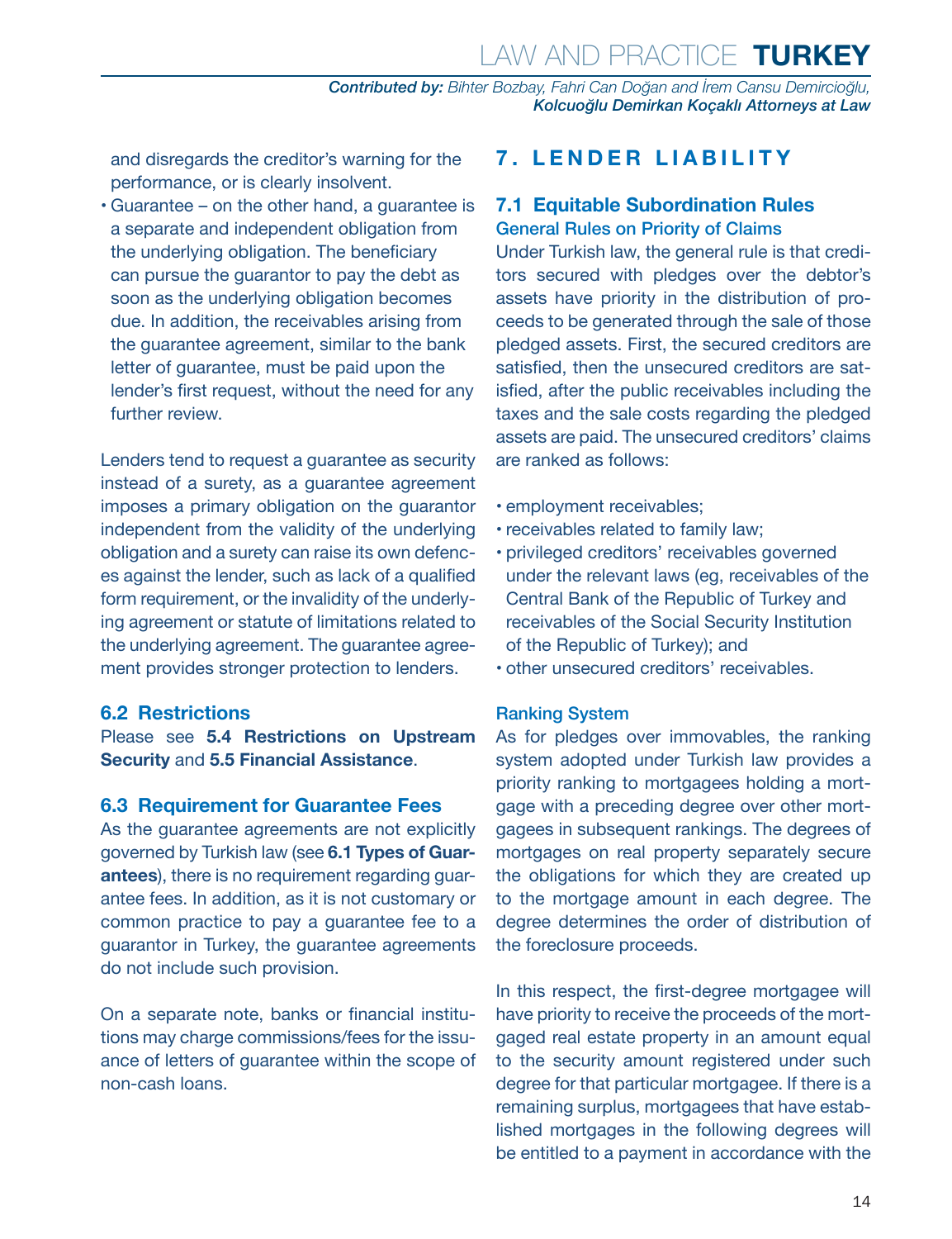<span id="page-14-0"></span>*Contributed by: Bihter Bozbay, Fahri Can Doğan and İrem Cansu Demircioğlu, Kolcuoğlu Demirkan Koçaklı Attorneys at Law* 

ranking of their degrees. Therefore, mortgages registered in different degrees will not be treated as pari passu.

A mortgagor and a mortgagee may execute agreements whereby the mortgagee may move up to prior ranking degrees if they become vacant. This is called the "Free Degree System". Agreements granting the mortgagee the right to benefit from the Free Degree System do not confer rights in rem upon the mortgagees unless they are annotated to the Real Estate Registry.

As for pledges over movables, the priority regime was changed by the Law on Pledges over Movable Assets in Commercial Transactions, which has been effective since 1 January 2017. Previously, creditors' rights were ranked in accordance with the date they established the pledge. Now, the security provided by the pledge will be limited to the amount and the pledge's degree as registered with the relevant registry. The date of establishment is considered by determining the priority only if the parties did not agree on the pledge's degree.

Please also see **5.7 General Principles of Enforcement**.

#### Subordination Agreements

Subordination agreements are commonly used in Turkish practice. However, apart from the exceptions stipulated under additional Tier 1 and Tier 2 regulations in banking regulations and specific scenarios in bankruptcy proceedings, Turkish law does not govern contractual subordination in principle. Contractual arrangements that are agreed by the respective parties before the initiation of an execution or bankruptcy proceeding against the debtor may not be enforceable against the public authorities. Under Turkish law, the priority of claims is determined by the Execution and Bankruptcy Law without taking any subordination agreement into consideration. Therefore, a subordination agreement only creates a contractual obligation and is binding on the creditors that are party to the agreement.

In addition, the Turkish Commercial Code stipulates contractual subordination principles to be exercised during the bankruptcy proceeding against the debtor. Pursuant to Article 376/3 of the Turkish Commercial Code, in a bankruptcy proceeding the competent court may recognise the subordination agreement between the creditor(s) and the debtor whereby the respective creditor(s) accept in writing to sort their receivables in the order after all other creditors.

#### **7.2 Claw-Back Risk**

Under the Execution and Bankruptcy Law, during and after the debt collection and liquidation processes, any transactions completed by the bankrupt prior to its bankruptcy (particularly those within the hardening period) can be challenged through a lawsuit for the "cancellation of disposition".

Each creditor that could not collect its receivable(s) from the debtor's assets may file a cancellation of disposition lawsuit, under which an asset or right subject to disposition cannot be transferred back to the debtor's assets, and the creditor will be authorised to collect its receivable(s) by way of initiating an execution proceeding over such asset or right.

Three types of transactions can be cancelled:

- transactions made at undervalue;
- inappropriate transactions; and
- transactions that constitute intentional creditor defraud.

#### Undervalue Transactions

Transactions under which consideration is materially less than the relevant market price may be cancelled by a court if they were entered into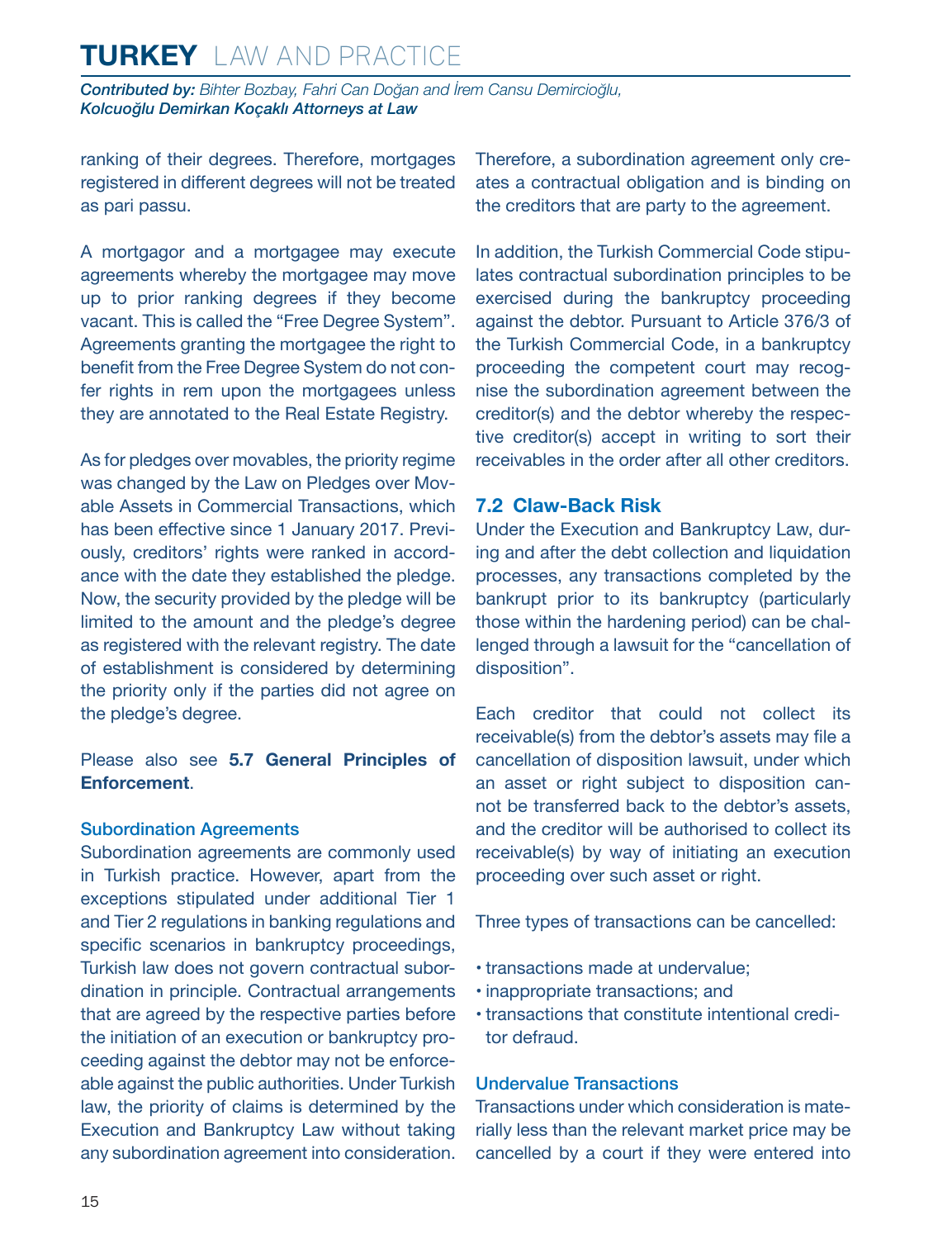<span id="page-15-0"></span>within two years prior to the commencement of the bankruptcy.

#### Inappropriate Transactions

The following transactions are considered inappropriate and may thus be cancelled if they were entered into within one year prior to bankruptcy:

- the provision of security by the debtor for previously secured debts;
- any benefits granted by the debtor other than those granted in cash or other usual means of payment;
- any repayment of debt that is not yet due; and
- transfers and registrations in relation to the title deed register strengthening the other party's contractual position.

However, transactions where the party benefiting from the transaction is able to prove that it acted in good faith regarding the debtor's financial condition when entering into the transaction may not be subject to the cancellation of disposition.

#### Creditor Defraud

Transfers made by the debtor intentionally against the creditors' interests may also be subject to cancellation if they are made within five years before the bankruptcy request was filed. To have such transfers cancelled by a court, the claimant must prove that the transferee knew or should have known the debtor's financial condition when entering into the transaction, and also knew or should have known that the debtor acted in violation of the principle of good faith.

According to the above, pledge agreements/ mortgages and the assignment of receivables agreements that are considered as disposal transactions by nature may face a claw-back claim. In cases where the above-mentioned conditions are met, the creditors would have the right to initiate a lawsuit for the cancellation of disposition against the respective security arrangements.

#### **8. TAX ISSUES**

#### **8.1 Stamp Taxes**

Under the Stamp Tax Law (the STL), any agreements, undertakings and assignment-related documents with a monetary commitment will be subject to stamp tax at 0.948% of the amount indicated under such agreement. However, Table 2/IV/23 of the STL regulates an exception to this rule, wherein "any documentation regarding the facility by banks, foreign lending institutions and international institutions of loans, the securities related to the same and any documents related to the repayment of such loans, documents related to the assignment of credit receivables and records to be inserted on such documents (excluding utilisations)" will benefit from the stamp tax exemption.

Under this exemption, no stamp tax will apply to documents in connection with the facility, security, extension or repayment, provided that the loan is facilitated by a bank, a foreign lending institution or an international institution. Any loans facilitated by another person or an entity will still be subject to stamp tax at the above rate over the higher amount mentioned in the relevant document.

In addition, the amount of stamp tax that can be accrued per document is capped at TRY3,534,679.90 for 2021.

#### **8.2 Withholding Tax/Qualifying Lender Concepts**

In Turkey, resident companies (ie, a company whose legal seat or place of management is in Turkey) are subject to corporate tax on their worldwide income, while non-resident compa-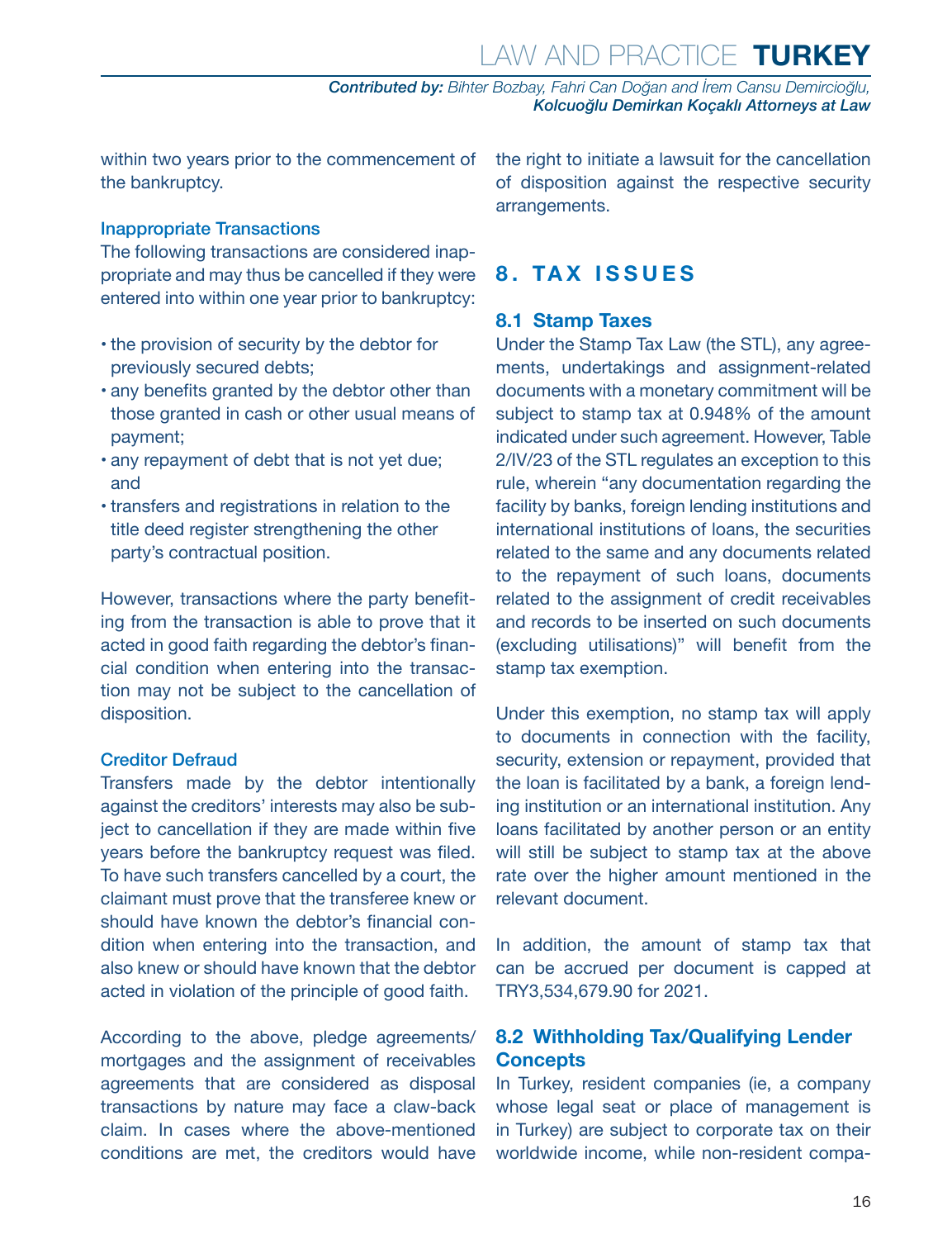<span id="page-16-0"></span>*Contributed by: Bihter Bozbay, Fahri Can Doğan and İrem Cansu Demircioğlu, Kolcuoğlu Demirkan Koçaklı Attorneys at Law* 

nies are subject to corporate tax on their Turkeybased income.

Under Article 30 of the Corporate Tax Law, certain payments (including interest payments deriving from receivables and earnings from bonds) to be made to a foreign company that is established in a country listed by the President are subject to withholding tax, amounting to 30%. The President is entitled to reduce such tax rate to zero and/or increase it up to 30%. However, as the President has not yet published such country list, there is uncertainty regarding this matter.

Withholding tax is not applicable to interest payments on loans obtained from banks, international institutions and financial corporations, but is applicable at a rate of 10% to interest payments on loans obtained from non-financial corporations.

#### **8.3 Thin-Capitalisation Rules**

Thin-capitalisation rules are only applicable to related party transactions. If the debt financing obtained from shareholders or related parties of the shareholders (ie, a corporation in which the shareholder owns, directly or indirectly, more than 10% of the shares, voting rights or rights to receive dividends, or a corporation or individual that owns, directly or indirectly, at least 10% of the capital, voting rights or rights to receive dividends of the shareholder or an affiliated corporation of a shareholder) exceeds three times the shareholders' equity in the borrower company, the relevant debt will be considered as thin capital, and the following thin-capitalisation rules will apply:

• financing expenses such as interest accruals and foreign exchange costs corresponding to the exceeding portion of the acquisition financing cannot be deducted for corporate tax purposes; and

• interest paid or accrued on the thin capital will be deemed dividends received by the lender and will be subject to withholding tax.

#### **9. TAKEOVER FINANCE**

#### **9.1 Regulated Targets**

M&A transactions in regulated sectors (eg, banking, insurance, energy and telecommunications) are subject to the regulations and supervision of independent regulatory authorities. Any changes in the shareholding structure (generally limited to the shareholding percentage specified in the relevant regulation) or change of control in the company requires the prior approval of the relevant regulatory authority.

As for the financing of banks, the Banking Law of Turkey envisages contains provisions regarding credit limits and defines the types of risk groups (eg, risk group of executives, state-owned banks or public organisations). According to the Banking Law of Turkey, the total loan amount to be provided by banks to any person or specific risk group will not exceed 25% of the bank's total shareholder equity.

#### **9.2 Listed Targets**

The Turkish capital markets law contains specific rules and requirements for the acquisition of listed company shares. The respective communiqué states that if a person or group of persons acting in concert, directly or indirectly, acquires shares granting management control over a public company, such person or persons must make a tender offer to the other shareholders for the target company's remaining shares under the terms and conditions approved by the CMB.

In that sense, a mandatory tender offer is triggered by the "acquisition of management control", which is defined as the acquisition (whether single-handedly – directly or indirectly – or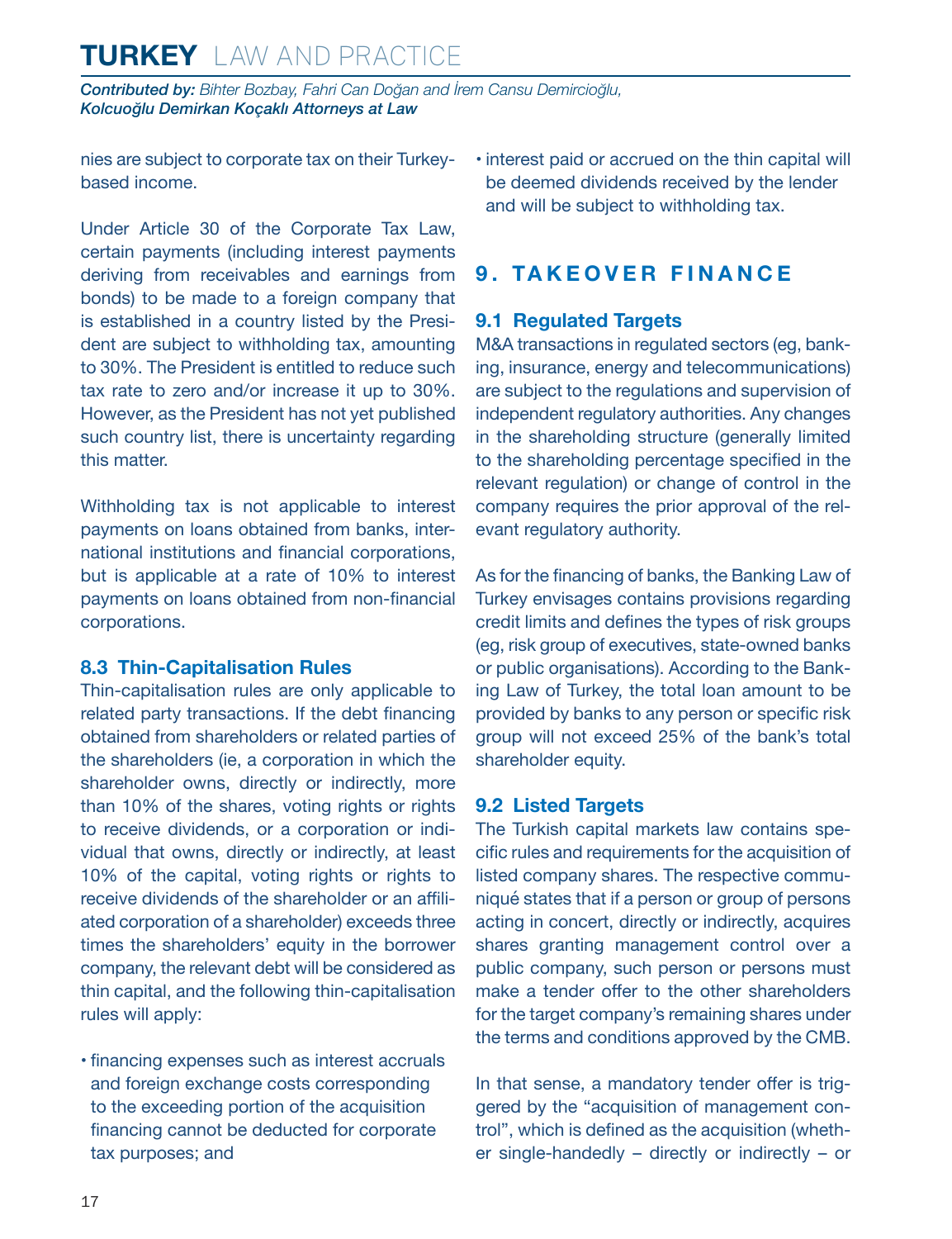<span id="page-17-0"></span>together with another person acting in concert) of shares corresponding to at least 50% of the voting rights or, irrespective of share percentage, the acquisition of privileged shares enabling the holder to appoint or nominate the majority of the board of directors. Furthermore, the CMB may hold a bank exempt from making a mandatory tender offer for shares that have been previously pledged to said bank as a security.

In addition to mandatory tender offers, the same communiqué also regulates the voluntary tender offer process. A voluntary tender offer can be conducted for the acquisition of all or part of a public company's shares. However, if a partial voluntary tender offer results in the acquisition of "management control" over the target, the offeror must make a mandatory tender offer for the target's remaining shares.

In public companies, the respective communiqué also regulates the squeeze-out of minority shareholders by the majority shareholder, as well as the minority shareholders' exit right by selling their shares to the majority shareholder. If the total voting percentage of a shareholder or group of shareholders acting jointly reaches or exceeds 98%, such shareholder or group of shareholders is considered the "controlling shareholder". The controlling shareholder can reach the threshold by way of different methods, such as a tender offer, merger, capital increase or otherwise. When the controlling shareholder reaches this threshold, minority shareholders can exercise their exit right and force the controlling shareholder to purchase their shares. The minority shareholders must apply to the company within three months of the public disclosure stating that the controlling shareholder has reached or exceeded the mentioned threshold. If the minority shareholders fail to apply to the company within such period, their exit right is terminated, and the controlling shareholder can exercise the squeeze-out right and force minority shareholders to exit the company by applying to the company within three business days after the end of the three-month period.

#### **10. JURISDICTION-SPECIFIC FEATURES**

#### **10.1 Other Acquisition Finance Issues**

The Turkish capital movement regulations stipulate several restrictions for the utilisation of loans denominated in currency other than Turkish lira. Turkish individuals are prohibited from obtaining foreign currency loans or loans indexed to foreign currency from banks and financial institutions, while Turkish legal entities that generate foreign currency income can freely borrow foreign currency loans from banks and financial institutions. However, these entities are also required to have a loan balance of at least USD15 million on the date of utilisation; if not, the entire loan to be utilised and the outstanding loan balance cannot exceed the borrower's foreign currency income of the past three years.

As a general principle, Turkish legal entities that do not generate foreign currency income are prohibited from borrowing foreign currency loans from banks and financial institutions. This prohibition will not be applicable in certain cases – for example, if the borrower is a bank, a public authority or a financial institution, or if the borrower has the loan balance of at least USD15 million on the date of utilisation, or, most notably, if the borrower is a Turkish special purpose vehicle that is incorporated solely to purchase the shares of a company. The form of the special purpose vehicles (ie, whether these companies should be incorporated as holding companies) is yet to be clarified.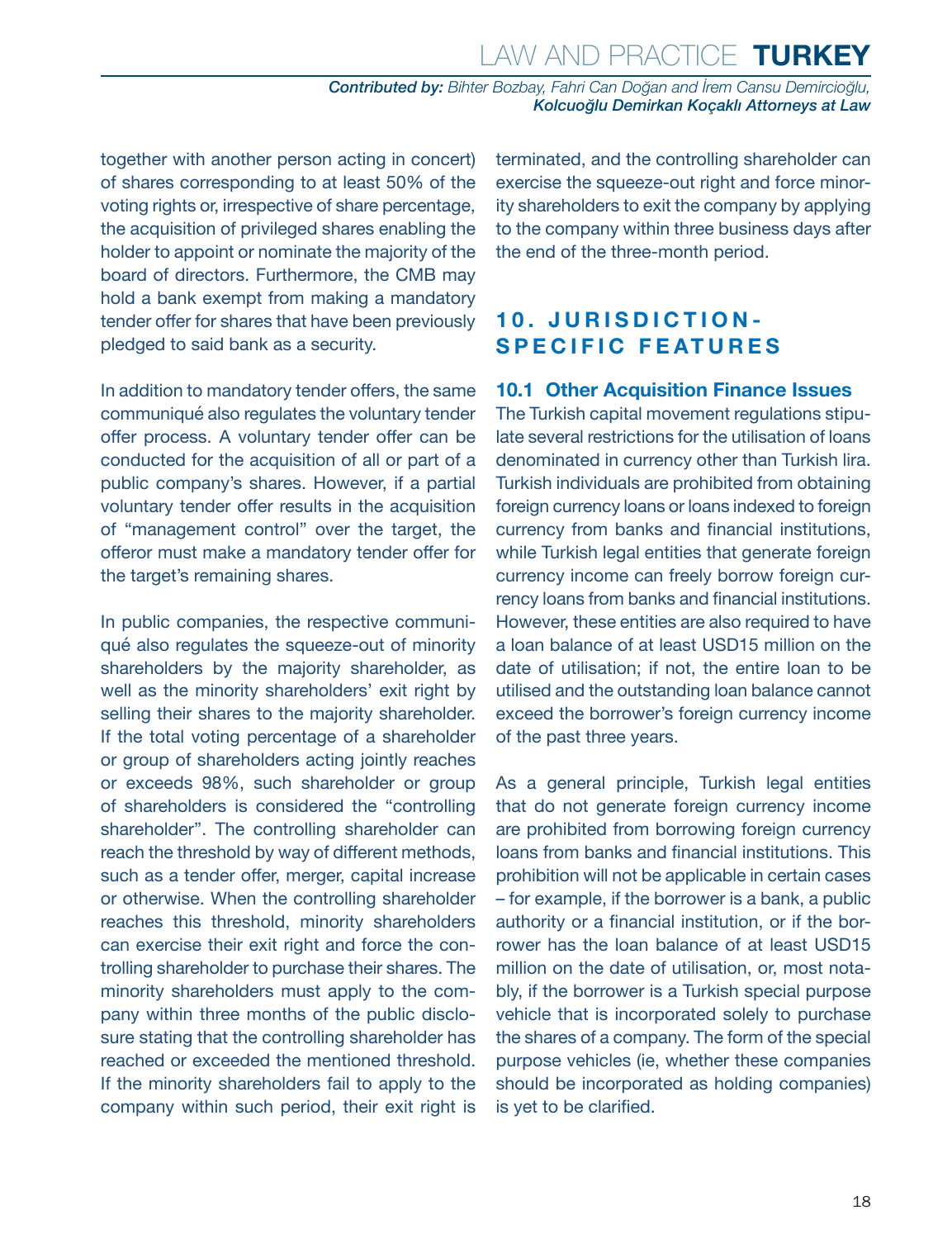*Contributed by: Bihter Bozbay, Fahri Can Doğan and İrem Cansu Demircioğlu, Kolcuoğlu Demirkan Koçaklı Attorneys at Law* 

**Kolcuoğlu Demirkan Koçaklı Attorneys at Law** is a full-service law firm offering a wide range of legal services to local and international companies, institutions and individuals in various sectors. It has approximately 60 fee earners in Istanbul and Izmir, and advises clients in connection with all Turkish law matters. KDK offers expert legal services on banking and finance transactions. The highly experienced team has played a vital role in a significant number of finance transactions, ranging from cross-border secured lending and portfolio restructuring to regulatory compliance. The KDK team provides legal advice on facility and security agreements, project finance and Islamic finance transactions, foreign exchange issues, LMA standards and ECA-backed loans. In numerous financial transactions involving major financial institutions, KDK has advised both local and foreign investors, borrowers and lenders, as well as fintech companies operating in banking, e-money and payment services, regarding critical aspects of Turkish law.

#### <span id="page-18-0"></span>**AUTHORS**



**Bihter Bozbay** joined Kolcuoğlu Demirkan Koçaklı (KDK) in 2013 and became a partner in 2019. She has 12 years' experience in M&A, joint ventures, corporate and finance transactions. Bihter

leads KDK's banking and finance team in projects involving domestic and international corporations. She completed her legal internship at Garanti Bank, the second largest private bank in Turkey, and continues to provide legal assistance to various local and international banks and financial institutions.



**Fahri Can Doğan** joined Kolcuoğlu Demirkan Koçaklı (KDK) as a senior associate in 2020. During his nine-year career, he has been intensively involved in banking and finance

and capital markets transactions, where he has represented leading Turkish and foreign banks and financial institutions as well as multilaterals in a wide range of matters and through different kinds of funding mechanisms. He has also assisted clients in all kinds of banking transactions and operations, including regulatory issues. Fahri has played an active role in many project finance, acquisition finance and refinancing deals.